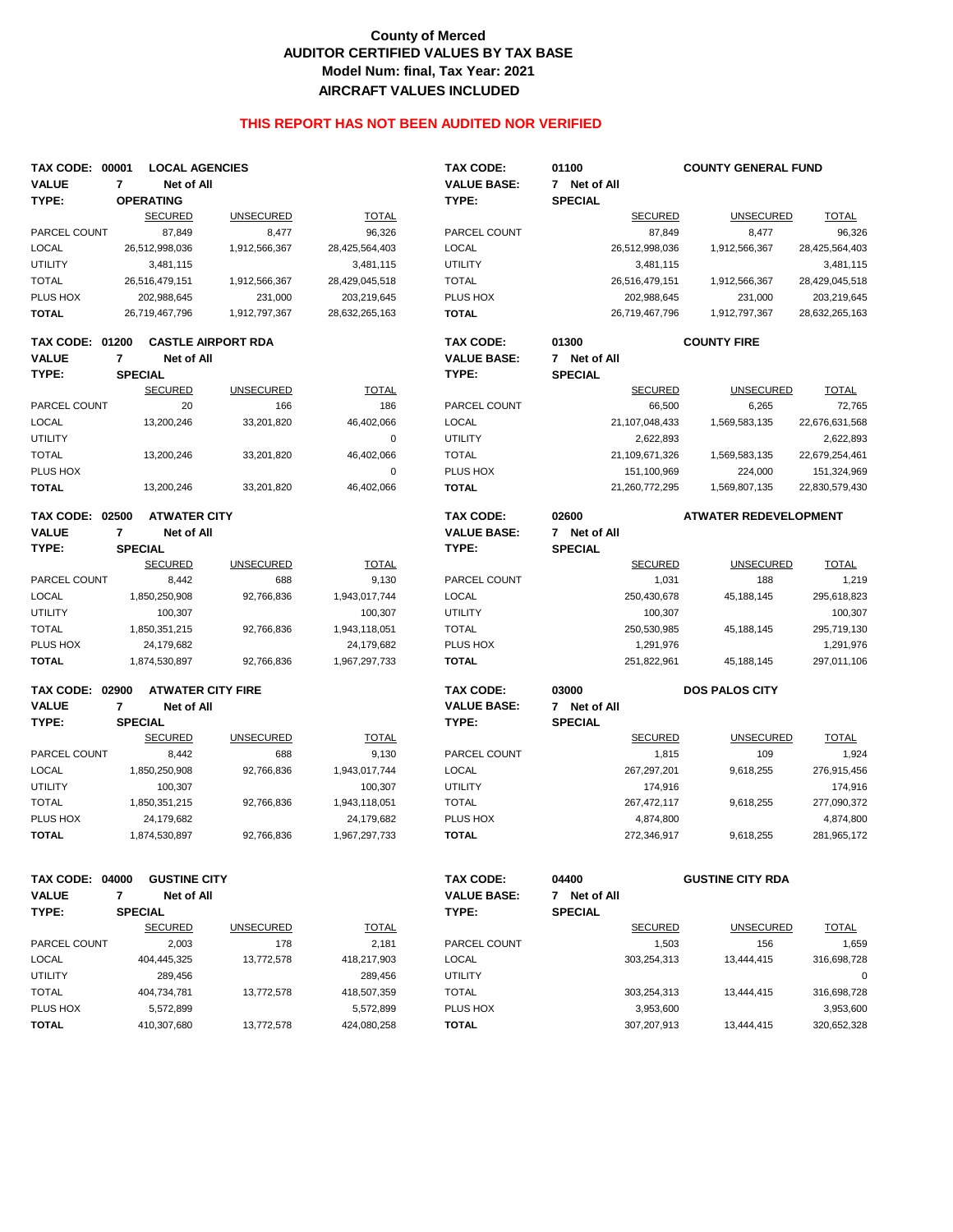| <b>TAX CODE: 05000</b>                 |                | <b>MERCED CITY</b>           |                               |                       | TAX CODE:                       | 05100                 | <b>MERCED CITY 15 ST RDA</b> |                       |
|----------------------------------------|----------------|------------------------------|-------------------------------|-----------------------|---------------------------------|-----------------------|------------------------------|-----------------------|
| <b>VALUE</b>                           | 7              | Net of All                   |                               |                       | <b>VALUE BASE:</b>              | 7 Net of All          |                              |                       |
| TYPE:                                  |                | <b>SPECIAL</b>               |                               |                       | TYPE:                           | <b>SPECIAL</b>        |                              |                       |
|                                        |                | <b>SECURED</b>               | <b>UNSECURED</b>              | <b>TOTAL</b>          |                                 | <b>SECURED</b>        | <b>UNSECURED</b>             | <b>TOTAL</b>          |
| PARCEL COUNT                           |                | 24,001                       | 2,263                         | 26,264                | PARCEL COUNT                    |                       | 16<br>148                    | 164                   |
| <b>LOCAL</b>                           |                | 6,007,736,962                | 344,979,118                   | 6,352,716,080         | LOCAL                           | 68,860,558            | 548,021                      | 69,408,579            |
| <b>UTILITY</b>                         |                | 858,222                      |                               | 858,222               | <b>UTILITY</b>                  |                       |                              | $\mathbf 0$           |
| <b>TOTAL</b>                           |                | 6,008,595,184                | 344,979,118                   | 6,353,574,302         | <b>TOTAL</b>                    | 68,860,558            | 548,021                      | 69,408,579            |
| PLUS HOX                               |                | 56,469,876                   | 7,000                         | 56,476,876            | PLUS HOX                        | 588,000               |                              | 588,000               |
| <b>TOTAL</b>                           |                | 6,065,065,060                | 344,986,118                   | 6,410,051,178         | <b>TOTAL</b>                    | 69,448,558            | 548,021                      | 69,996,579            |
| <b>TAX CODE: 05200</b>                 |                |                              | <b>MERCED CITY RDA #2</b>     |                       | <b>TAX CODE:</b>                | 05300                 | <b>MERCED RDA GATEWAY</b>    |                       |
| <b>VALUE</b>                           | $\overline{7}$ | Net of All                   |                               |                       | <b>VALUE BASE:</b>              | 7 Net of All          |                              |                       |
| TYPE:                                  |                | <b>SPECIAL</b>               |                               |                       | TYPE:                           | <b>SPECIAL</b>        |                              |                       |
|                                        |                | <b>SECURED</b>               | <b>UNSECURED</b>              | <b>TOTAL</b>          |                                 | <b>SECURED</b>        | <b>UNSECURED</b>             | <b>TOTAL</b>          |
| PARCEL COUNT                           |                | 503                          | 449                           | 952                   | PARCEL COUNT                    | 1,948                 | 229                          | 2,177                 |
| <b>LOCAL</b>                           |                | 431,806,955                  | 102,330,590                   | 534, 137, 545         | <b>LOCAL</b>                    | 441,545,560           | 52,403,652                   | 493,949,212           |
| <b>UTILITY</b>                         |                | 298,154                      |                               | 298,154               | <b>UTILITY</b>                  | 220,000               |                              | 220,000               |
| <b>TOTAL</b>                           |                | 432, 105, 109                | 102,330,590                   | 534,435,699           | <b>TOTAL</b>                    | 441,765,560           | 52,403,652                   | 494,169,212           |
| PLUS HOX                               |                | 140,000                      |                               | 140,000               | PLUS HOX                        | 3,425,898             |                              | 3,425,898             |
| <b>TOTAL</b>                           |                | 432,245,109                  | 102,330,590                   | 534,575,699           | <b>TOTAL</b>                    | 445, 191, 458         | 52,403,652                   | 497,595,110           |
| <b>TAX CODE: 05400</b>                 |                |                              | <b>MERCED RDA GATEWAY ANX</b> |                       | <b>TAX CODE:</b>                | 05500                 | <b>MERCED CITY FIRE</b>      |                       |
| <b>VALUE</b>                           | $\overline{7}$ | Net of All                   |                               |                       | <b>VALUE BASE:</b>              | 7 Net of All          |                              |                       |
| TYPE:                                  |                | <b>SPECIAL</b>               |                               |                       | TYPE:                           | <b>SPECIAL</b>        |                              |                       |
|                                        |                | <b>SECURED</b>               | <b>UNSECURED</b>              | <b>TOTAL</b>          |                                 | <b>SECURED</b>        | <b>UNSECURED</b>             | <b>TOTAL</b>          |
| PARCEL COUNT                           |                | 5                            | 5                             | 10                    | PARCEL COUNT                    | 6,347                 | 133                          | 6,480                 |
| LOCAL                                  |                | 10,681,978                   | 969,620                       | 11,651,598            | <b>LOCAL</b>                    | 1,469,179,531         | 4,666,763                    | 1,473,846,294         |
| <b>UTILITY</b>                         |                |                              |                               | $\mathbf 0$           | <b>UTILITY</b>                  |                       |                              | 0                     |
| <b>TOTAL</b>                           |                | 10,681,978                   | 969,620                       | 11,651,598            | <b>TOTAL</b>                    | 1,469,179,531         | 4,666,763                    | 1,473,846,294         |
| PLUS HOX                               |                |                              |                               | 0                     | PLUS HOX                        | 11,158,000            |                              | 11,158,000            |
| <b>TOTAL</b>                           |                | 10,681,978                   | 969,620                       | 11,651,598            | <b>TOTAL</b>                    | 1,480,337,531         | 4,666,763                    | 1,485,004,294         |
|                                        |                |                              |                               |                       |                                 |                       | <b>LIVINGSTON CITY</b>       |                       |
| <b>TAX CODE: 05600</b><br><b>VALUE</b> |                |                              | <b>MERCED RDA GATEWAY 06</b>  |                       | TAX CODE:<br><b>VALUE BASE:</b> | 06000<br>7 Net of All |                              |                       |
| TYPE:                                  | 7              | Net of All<br><b>SPECIAL</b> |                               |                       | TYPE:                           | <b>SPECIAL</b>        |                              |                       |
|                                        |                | <b>SECURED</b>               | <b>UNSECURED</b>              | <b>TOTAL</b>          |                                 | <b>SECURED</b>        | <b>UNSECURED</b>             | <b>TOTAL</b>          |
| PARCEL COUNT                           |                | 1,317                        | 145                           | 1,462                 | PARCEL COUNT                    | 3,560                 | 176                          | 3,736                 |
| <b>LOCAL</b>                           |                | 240,687,061                  | 9,944,067                     | 250,631,128           | LOCAL                           | 1,096,800,904         | 34,390,341                   | 1,131,191,245         |
| <b>UTILITY</b>                         |                | 223,093                      |                               | 223,093               | <b>UTILITY</b>                  | 239,400               |                              | 239,400               |
| <b>TOTAL</b>                           |                | 240,910,154                  | 9,944,067                     | 250,854,221           | <b>TOTAL</b>                    | 1,097,040,304         | 34,390,341                   | 1,131,430,645         |
| PLUS HOX                               |                | 1,960,000                    |                               | 1,960,000             | PLUS HOX                        | 10,843,000            |                              | 10,843,000            |
| <b>TOTAL</b>                           |                | 242,870,154                  | 9,944,067                     | 252,814,221           | <b>TOTAL</b>                    | 1,107,883,304         | 34,390,341                   | 1,142,273,645         |
|                                        |                |                              |                               |                       |                                 |                       |                              |                       |
| <b>TAX CODE: 06500</b>                 |                |                              | <b>LIVINGSTON REDEVELOP</b>   |                       | TAX CODE:                       | 06700                 | <b>LIVINGSTON RDA 98 ANX</b> |                       |
| <b>VALUE</b>                           | 7              | Net of All                   |                               |                       | <b>VALUE BASE:</b>              | 7 Net of All          |                              |                       |
| TYPE:                                  |                | <b>SPECIAL</b>               |                               |                       | TYPE:                           | <b>SPECIAL</b>        |                              |                       |
|                                        |                | <b>SECURED</b>               | <b>UNSECURED</b>              | <b>TOTAL</b>          |                                 | <b>SECURED</b>        | <b>UNSECURED</b>             | <b>TOTAL</b>          |
| PARCEL COUNT                           |                | 305                          | 72                            | 377                   | PARCEL COUNT                    |                       | 201<br>26                    | 227                   |
| <b>LOCAL</b>                           |                | 54,372,973                   | 3,874,483                     | 58,247,456            | <b>LOCAL</b>                    | 52,557,025            | 18,650,847                   | 71,207,872            |
| <b>UTILITY</b>                         |                | 239,400                      |                               | 239,400               | <b>UTILITY</b>                  |                       |                              | 0                     |
| <b>TOTAL</b>                           |                | 54,612,373                   | 3,874,483                     | 58,486,856            | <b>TOTAL</b>                    | 52,557,025            | 18,650,847                   | 71,207,872            |
| PLUS HOX<br><b>TOTAL</b>               |                | 434,000<br>55,046,373        | 3,874,483                     | 434,000<br>58,920,856 | PLUS HOX<br><b>TOTAL</b>        | 406,000<br>52,963,025 | 18,650,847                   | 406,000<br>71,613,872 |
|                                        |                |                              |                               |                       |                                 |                       |                              |                       |
| <b>TAX CODE: 06800</b>                 |                |                              | <b>COUNTY/LIV CITY ANEX</b>   |                       | TAX CODE:                       | 06900                 | <b>COUNTY/LIV FIRE ANEX</b>  |                       |
| <b>VALUE</b>                           | 7              | Net of All                   |                               |                       | <b>VALUE BASE:</b>              | 7 Net of All          |                              |                       |
| TYPE:                                  |                | <b>SPECIAL</b>               |                               |                       | TYPE:                           | <b>SPECIAL</b>        |                              |                       |
|                                        |                | <b>SECURED</b>               | <b>UNSECURED</b>              | <b>TOTAL</b>          |                                 | <b>SECURED</b>        | <b>UNSECURED</b>             | <b>TOTAL</b>          |
| PARCEL COUNT                           |                | 15                           | 2                             | 17                    | PARCEL COUNT                    |                       | 2<br>15                      | 17                    |
| <b>LOCAL</b>                           |                | 45,618,966                   | 107,733                       | 45,726,699            | <b>LOCAL</b>                    | 45,618,966            | 107,733                      | 45,726,699            |
| <b>UTILITY</b>                         |                |                              |                               | 0                     | <b>UTILITY</b>                  |                       |                              | 0                     |
| <b>TOTAL</b>                           |                | 45,618,966                   | 107,733                       | 45,726,699            | <b>TOTAL</b>                    | 45,618,966            | 107,733                      | 45,726,699            |
| PLUS HOX<br><b>TOTAL</b>               |                | 14,000<br>45,632,966         | 107,733                       | 14,000<br>45,740,699  | PLUS HOX<br><b>TOTAL</b>        | 14,000<br>45,632,966  | 107,733                      | 14,000<br>45,740,699  |
|                                        |                |                              |                               |                       |                                 |                       |                              |                       |
|                                        |                |                              |                               |                       |                                 |                       |                              |                       |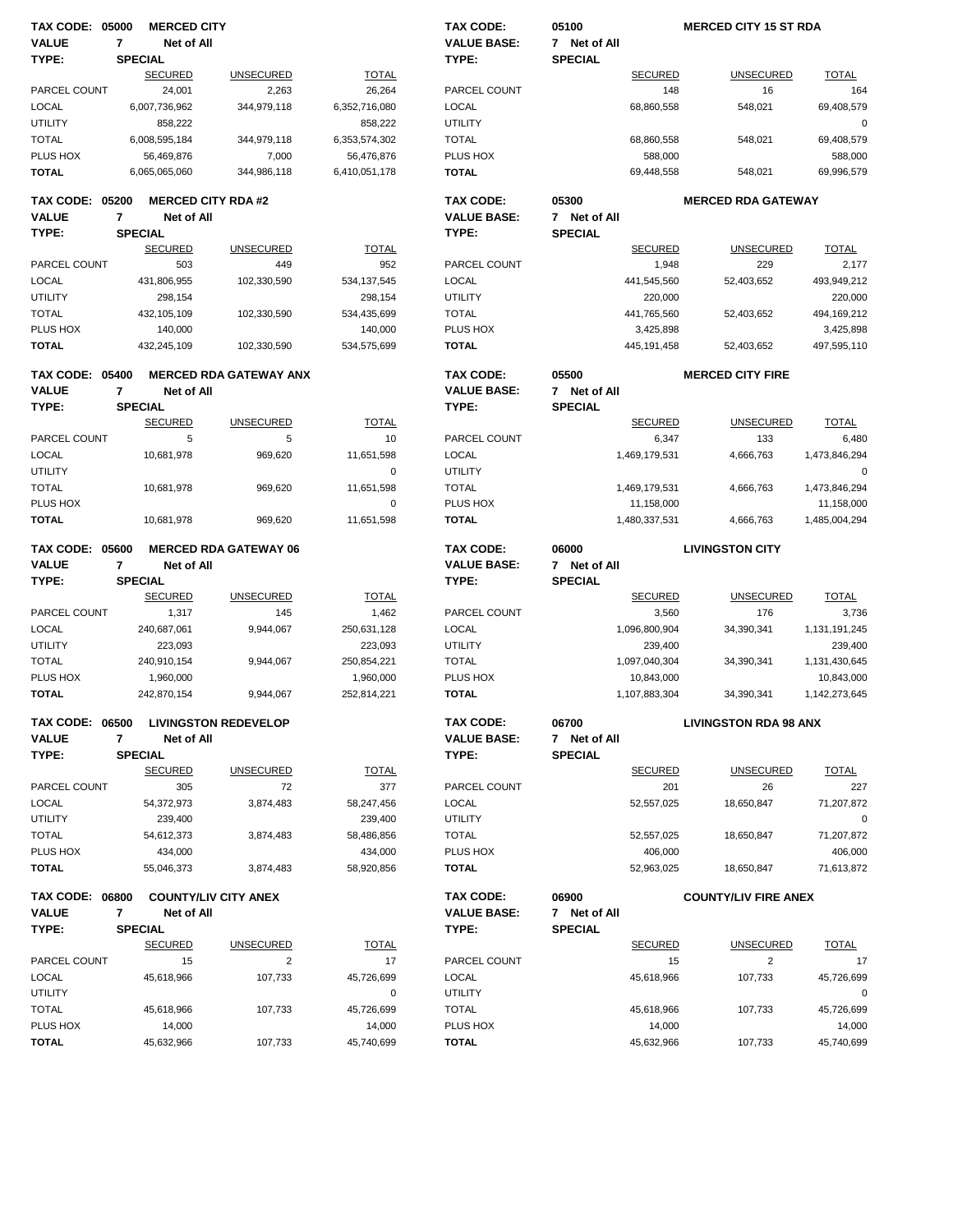| <b>TAX CODE: 07000</b> |                | <b>LOS BANOS CITY</b>  |                             |               | <b>TAX CODE:</b>   | 07300            |                | <b>LOS BANOS RDA</b>           |              |
|------------------------|----------------|------------------------|-----------------------------|---------------|--------------------|------------------|----------------|--------------------------------|--------------|
| <b>VALUE</b>           | $\overline{7}$ | Net of All             |                             |               | <b>VALUE BASE:</b> | 7 Net of All     |                |                                |              |
| TYPE:                  | <b>SPECIAL</b> |                        |                             |               | TYPE:              | <b>SPECIAL</b>   |                |                                |              |
|                        |                | <b>SECURED</b>         | <b>UNSECURED</b>            | <b>TOTAL</b>  |                    |                  | <b>SECURED</b> | <b>UNSECURED</b>               | <b>TOTAL</b> |
| PARCEL COUNT           |                | 13,216                 | 955                         | 14,171        | PARCEL COUNT       |                  | 2,770          | 554                            | 3,324        |
| <b>LOCAL</b>           |                | 3,395,136,957          | 99,886,614                  | 3,495,023,571 | LOCAL              |                  | 818,085,875    | 82,979,316                     | 901,065,191  |
| <b>UTILITY</b>         |                | 107,541                |                             | 107,541       | <b>UTILITY</b>     |                  | 107,541        |                                | 107,541      |
| <b>TOTAL</b>           |                | 3,395,244,498          | 99,886,614                  | 3,495,131,112 | <b>TOTAL</b>       |                  | 818,193,416    | 82,979,316                     | 901,172,732  |
| PLUS HOX               |                | 32,274,389             |                             | 32,274,389    | PLUS HOX           |                  | 4,815,854      |                                | 4,815,854    |
| <b>TOTAL</b>           |                | 3,427,518,887          | 99,886,614                  | 3,527,405,501 | <b>TOTAL</b>       |                  | 823,009,270    | 82,979,316                     | 905,988,586  |
|                        |                |                        |                             |               |                    |                  |                |                                |              |
| <b>TAX CODE: 10000</b> |                |                        | <b>ATWATER ELEMENTARY</b>   |               | TAX CODE:          | 10400            |                | <b>BALLICO/CRESSY ELEM</b>     |              |
| <b>VALUE</b>           | 7              | Net of All             |                             |               | <b>VALUE BASE:</b> | 7 Net of All     |                |                                |              |
| TYPE:                  | <b>SPECIAL</b> |                        |                             |               | TYPE:              | <b>SPECIAL</b>   |                |                                |              |
|                        |                | <b>SECURED</b>         | <b>UNSECURED</b>            | <b>TOTAL</b>  |                    |                  | <b>SECURED</b> | <b>UNSECURED</b>               | <b>TOTAL</b> |
| PARCEL COUNT           |                | 9,808                  | 1,048                       | 10,856        | PARCEL COUNT       |                  | 892            | 233                            | 1,125        |
|                        |                |                        |                             |               |                    |                  |                |                                |              |
| <b>LOCAL</b>           |                | 2,516,610,544          | 209,539,058                 | 2,726,149,602 | LOCAL              |                  | 624,063,623    | 78,263,880                     | 702,327,503  |
| <b>UTILITY</b>         |                | 104,004                |                             | 104,004       | UTILITY            |                  |                |                                | $\mathbf 0$  |
| <b>TOTAL</b>           |                | 2,516,714,548          | 209,539,058                 | 2,726,253,606 | <b>TOTAL</b>       |                  | 624,063,623    | 78,263,880                     | 702,327,503  |
| PLUS HOX               |                | 26,878,882             | 21,000                      | 26,899,882    | PLUS HOX           |                  | 1,386,000      | 7,000                          | 1,393,000    |
| <b>TOTAL</b>           |                | 2,543,593,430          | 209,560,058                 | 2,753,153,488 | <b>TOTAL</b>       |                  | 625,449,623    | 78,270,880                     | 703,720,503  |
|                        |                |                        |                             |               |                    |                  |                |                                |              |
| <b>TAX CODE: 10500</b> |                |                        | <b>ATWATER ELEM SD BOND</b> |               | TAX CODE:          | 10700            |                | <b>BALLICO-CRESSEY SD BOND</b> |              |
| <b>VALUE</b>           | $\overline{7}$ | Net of All             |                             |               | <b>VALUE BASE:</b> | 7 Net of All     |                |                                |              |
| TYPE:                  |                | <b>OPERATING</b>       |                             |               | TYPE:              | <b>OPERATING</b> |                |                                |              |
|                        |                | <b>SECURED</b>         | <b>UNSECURED</b>            | <b>TOTAL</b>  |                    |                  | <b>SECURED</b> | <b>UNSECURED</b>               | <b>TOTAL</b> |
| PARCEL COUNT           |                | 9,808                  | 1,048                       | 10,856        | PARCEL COUNT       |                  | 892            | 233                            | 1,125        |
| LOCAL                  |                | 2,516,610,544          | 209,539,058                 | 2,726,149,602 | <b>LOCAL</b>       |                  | 624,063,623    | 78,263,880                     | 702,327,503  |
| <b>UTILITY</b>         |                | 104,004                |                             | 104,004       | <b>UTILITY</b>     |                  |                |                                | 0            |
| <b>TOTAL</b>           |                | 2,516,714,548          | 209,539,058                 | 2,726,253,606 | <b>TOTAL</b>       |                  | 624,063,623    | 78,263,880                     | 702,327,503  |
| PLUS HOX               |                | 26,878,882             | 21,000                      | 26,899,882    | PLUS HOX           |                  | 1,386,000      | 7,000                          | 1,393,000    |
| <b>TOTAL</b>           |                | 2,543,593,430          | 209,560,058                 | 2,753,153,488 | <b>TOTAL</b>       |                  | 625,449,623    | 78,270,880                     | 703,720,503  |
|                        |                |                        |                             |               |                    |                  |                |                                |              |
| <b>TAX CODE: 10800</b> |                | <b>DELHI ELEMENTRY</b> |                             |               | <b>TAX CODE:</b>   | 11000            |                | <b>DELHI UNIFIED</b>           |              |
|                        |                |                        |                             |               |                    |                  |                |                                |              |
|                        |                |                        |                             |               |                    |                  |                |                                |              |
| <b>VALUE</b>           | 7              | Net of All             |                             |               | <b>VALUE BASE:</b> | 7 Net of All     |                |                                |              |
| TYPE:                  | <b>SPECIAL</b> |                        |                             |               | TYPE:              | <b>SPECIAL</b>   |                |                                |              |
|                        |                | <b>SECURED</b>         | <b>UNSECURED</b>            | <b>TOTAL</b>  |                    |                  | <b>SECURED</b> | <b>UNSECURED</b>               | <b>TOTAL</b> |
| PARCEL COUNT           |                | 3,273                  | 214                         | 3,487         | PARCEL COUNT       |                  | 3,303          | 219                            | 3,522        |
| <b>LOCAL</b>           |                | 812,593,058            | 18,541,963                  | 831,135,021   | LOCAL              |                  | 824,167,810    | 19,094,749                     | 843,262,559  |
| <b>UTILITY</b>         |                | 188,499                |                             | 188,499       | UTILITY            |                  | 188,499        |                                | 188,499      |
| <b>TOTAL</b>           |                | 812,781,557            | 18,541,963                  | 831,323,520   | <b>TOTAL</b>       |                  | 824,356,309    | 19,094,749                     | 843,451,058  |
| PLUS HOX               |                | 8,653,361              | 14,000                      | 8,667,361     | PLUS HOX           |                  | 8,714,961      | 14,000                         | 8,728,961    |
| <b>TOTAL</b>           |                | 821,434,918            | 18,555,963                  | 839,990,881   | <b>TOTAL</b>       |                  | 833,071,270    | 19,108,749                     | 852,180,019  |
|                        |                |                        |                             |               |                    |                  |                |                                |              |
| <b>TAX CODE: 11100</b> |                |                        | DELHI UNIFIED SD BOND       |               | TAX CODE:          | 11200            |                | DOS PALOS-OL JT USD            |              |
| <b>VALUE</b>           | 7              | Net of All             |                             |               | <b>VALUE BASE:</b> | 7 Net of All     |                |                                |              |
| TYPE:                  |                | <b>OPERATING</b>       |                             |               | TYPE:              | <b>SPECIAL</b>   |                |                                |              |
|                        |                | <b>SECURED</b>         | <b>UNSECURED</b>            | <b>TOTAL</b>  |                    |                  | <b>SECURED</b> | <b>UNSECURED</b>               | <b>TOTAL</b> |
| PARCEL COUNT           |                | 3,303                  | 219                         | 3,522         | PARCEL COUNT       |                  | 4,054          | 334                            | 4,388        |
| <b>LOCAL</b>           |                | 824,167,810            | 19,094,749                  | 843,262,559   | LOCAL              |                  | 793,708,908    | 34,394,035                     | 828,102,943  |
| <b>UTILITY</b>         |                | 188,499                |                             | 188,499       | <b>UTILITY</b>     |                  | 1,079,518      |                                | 1,079,518    |
|                        |                |                        |                             |               |                    |                  |                |                                |              |
| <b>TOTAL</b>           |                | 824,356,309            | 19,094,749                  | 843,451,058   | <b>TOTAL</b>       |                  | 794,788,426    | 34,394,035                     | 829,182,461  |
| PLUS HOX               |                | 8,714,961              | 14,000                      | 8,728,961     | PLUS HOX           |                  | 7,337,400      | 7,000                          | 7,344,400    |
| <b>TOTAL</b>           |                | 833,071,270            | 19,108,749                  | 852,180,019   | TOTAL              |                  | 802,125,826    | 34,401,035                     | 836,526,861  |
| <b>TAX CODE: 11500</b> |                |                        | DOS PALOS-OL JT USD BOND    |               | TAX CODE:          | 11600            |                | EL NIDO ELEMENTARY             |              |
| <b>VALUE</b>           | 7              | Net of All             |                             |               | <b>VALUE BASE:</b> | 7 Net of All     |                |                                |              |
|                        |                |                        |                             |               |                    |                  |                |                                |              |
| TYPE:                  |                | <b>OPERATING</b>       |                             |               | TYPE:              | <b>SPECIAL</b>   |                |                                |              |
|                        |                | <b>SECURED</b>         | <b>UNSECURED</b>            | <b>TOTAL</b>  |                    |                  | <b>SECURED</b> | <b>UNSECURED</b>               | <b>TOTAL</b> |
| PARCEL COUNT           |                | 4,054                  | 334                         | 4,388         | PARCEL COUNT       |                  | 493            | 78                             | 571          |
| <b>LOCAL</b>           |                | 793,708,908            | 34,394,035                  | 828,102,943   | LOCAL              |                  | 356,980,939    | 65,352,519                     | 422,333,458  |
| <b>UTILITY</b>         |                | 1,079,518              |                             | 1,079,518     | UTILITY            |                  |                |                                | 0            |
| <b>TOTAL</b>           |                | 794,788,426            | 34,394,035                  | 829, 182, 461 | <b>TOTAL</b>       |                  | 356,980,939    | 65,352,519                     | 422,333,458  |
| PLUS HOX               |                | 7,337,400              | 7,000                       | 7,344,400     | PLUS HOX           |                  | 321,010        |                                | 321,010      |
| <b>TOTAL</b>           |                | 802,125,826            | 34,401,035                  | 836,526,861   | <b>TOTAL</b>       |                  | 357,301,949    | 65,352,519                     | 422,654,468  |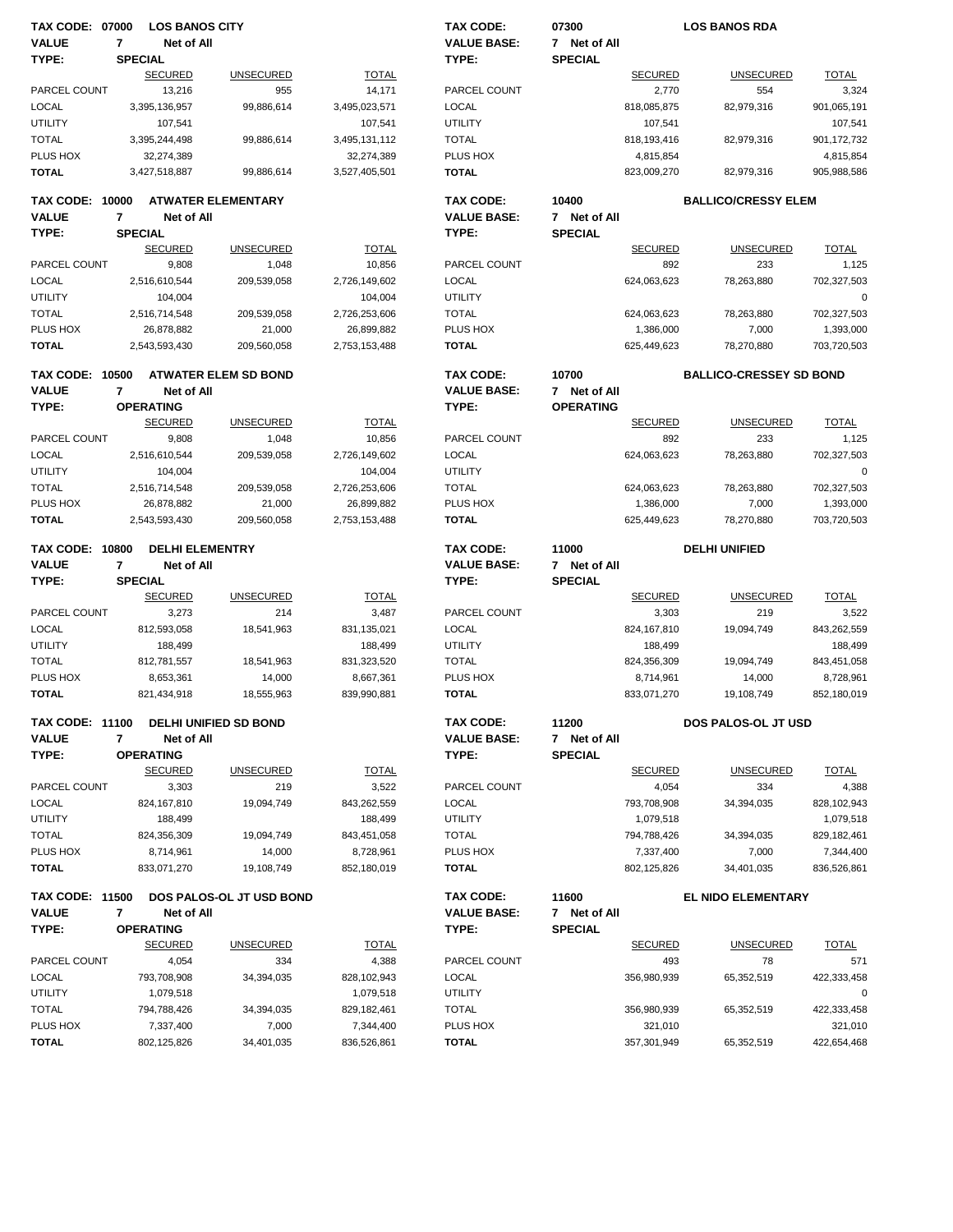| <b>TAX CODE: 11700</b>                 |                             | EL NIDO ELEM BOND                   |                             | <b>TAX CODE:</b>                | 11900                    | <b>LIVINGSTON USD BOND</b>   |                        |
|----------------------------------------|-----------------------------|-------------------------------------|-----------------------------|---------------------------------|--------------------------|------------------------------|------------------------|
| <b>VALUE</b>                           | $\overline{7}$              | Net of All                          |                             | <b>VALUE BASE:</b>              | 7 Net of All             |                              |                        |
| TYPE:                                  | <b>OPERATING</b>            |                                     |                             | TYPE:                           | <b>OPERATING</b>         |                              |                        |
|                                        | <b>SECURED</b>              | <b>UNSECURED</b>                    | <b>TOTAL</b>                |                                 | <b>SECURED</b>           | <b>UNSECURED</b>             | <b>TOTAL</b>           |
| PARCEL COUNT                           |                             | 493<br>78                           | 571                         | PARCEL COUNT                    | 4,608                    | 327                          | 4,935                  |
| <b>LOCAL</b>                           | 356,980,939                 | 65,352,519                          | 422,333,458                 | <b>LOCAL</b>                    | 2,154,433,921            | 69,039,976                   | 2,223,473,897          |
| <b>UTILITY</b>                         |                             |                                     | 0                           | <b>UTILITY</b>                  | 244,442                  |                              | 244,442                |
| <b>TOTAL</b>                           | 356,980,939                 | 65,352,519                          | 422,333,458                 | <b>TOTAL</b>                    | 2,154,678,363            | 69,039,976                   | 2,223,718,339          |
| PLUS HOX                               | 321,010                     |                                     | 321,010                     | PLUS HOX                        | 12,390,000               | 14,000                       | 12,404,000             |
| <b>TOTAL</b>                           | 357,301,949                 | 65,352,519                          | 422,654,468                 | <b>TOTAL</b>                    | 2,167,068,363            | 69,053,976                   | 2,236,122,339          |
| <b>TAX CODE: 12000</b>                 |                             | <b>LEGRAND ELEMENTARY</b>           |                             | <b>TAX CODE:</b>                | 12400                    | <b>LIVINGSTON ELEMENTARY</b> |                        |
| <b>VALUE</b>                           | $\overline{7}$              | Net of All                          |                             | <b>VALUE BASE:</b>              | 7 Net of All             |                              |                        |
| TYPE:                                  | <b>SPECIAL</b>              |                                     |                             | TYPE:                           | <b>SPECIAL</b>           |                              |                        |
|                                        | <b>SECURED</b>              | <b>UNSECURED</b>                    | <b>TOTAL</b>                |                                 | <b>SECURED</b>           | <b>UNSECURED</b>             | <b>TOTAL</b>           |
| PARCEL COUNT                           | 1,068                       | 104                                 | 1,172                       | PARCEL COUNT                    | 4,608                    | 327                          | 4,935                  |
| <b>LOCAL</b>                           | 398,591,658                 | 26,074,390                          | 424,666,048                 | <b>LOCAL</b>                    | 2,154,433,921            | 69,039,976                   | 2,223,473,897          |
| <b>UTILITY</b>                         |                             |                                     | $\mathbf 0$                 | <b>UTILITY</b>                  | 244,442                  |                              | 244,442                |
| <b>TOTAL</b>                           | 398,591,658                 | 26,074,390                          | 424,666,048                 | <b>TOTAL</b>                    | 2,154,678,363            | 69,039,976                   | 2,223,718,339          |
| PLUS HOX                               | 1,909,204                   |                                     | 1,909,204                   | PLUS HOX                        | 12,390,000               | 14,000                       | 12,404,000             |
| <b>TOTAL</b>                           | 400,500,862                 | 26,074,390                          | 426,575,252                 | <b>TOTAL</b>                    | 2,167,068,363            | 69,053,976                   | 2,236,122,339          |
| <b>TAX CODE: 12600</b>                 |                             | <b>MC SWAIN ELEMENTARY</b>          |                             | <b>TAX CODE:</b>                | 13000                    | <b>MERCED ELEMENTARY</b>     |                        |
| <b>VALUE</b>                           | 7                           | Net of All                          |                             | <b>VALUE BASE:</b>              | 7 Net of All             |                              |                        |
| TYPE:                                  | <b>SPECIAL</b>              |                                     |                             | TYPE:                           | <b>SPECIAL</b>           |                              |                        |
|                                        | <b>SECURED</b>              | <b>UNSECURED</b>                    | <b>TOTAL</b>                |                                 | <b>SECURED</b>           | <b>UNSECURED</b>             | <b>TOTAL</b>           |
| PARCEL COUNT                           | 2,309                       | 347                                 | 2,656                       | PARCEL COUNT                    | 25,421                   | 2,544                        | 27,965                 |
| <b>LOCAL</b>                           | 1,149,561,469               | 38,986,036                          | 1,188,547,505               | <b>LOCAL</b>                    | 6,542,231,023            | 379,857,119                  | 6,922,088,142          |
| <b>UTILITY</b>                         | 75,279                      |                                     | 75,279                      | <b>UTILITY</b>                  | 849,252                  |                              | 849,252                |
| <b>TOTAL</b>                           | 1,149,636,748               | 38,986,036                          | 1,188,622,784               | <b>TOTAL</b>                    | 6,543,080,275            | 379,857,119                  | 6,922,937,394          |
| PLUS HOX                               | 7,373,800                   | 7,000                               | 7,380,800                   | PLUS HOX                        | 62,573,315               | 21,000                       | 62,594,315             |
| <b>TOTAL</b>                           | 1,157,010,548               | 38,993,036                          | 1,196,003,584               | <b>TOTAL</b>                    | 6,605,653,590            | 379,878,119                  | 6,985,531,709          |
| <b>TAX CODE: 13300</b>                 |                             | <b>MERCED CITY SD BOND</b>          |                             | <b>TAX CODE:</b>                | 13400                    | <b>PLAINSBURG ELEMENTARY</b> |                        |
| <b>VALUE</b>                           | $\overline{7}$              | Net of All                          |                             | <b>VALUE BASE:</b>              | 7 Net of All             |                              |                        |
| TYPE:                                  | <b>OPERATING</b>            |                                     |                             | TYPE:                           | <b>SPECIAL</b>           |                              |                        |
|                                        | <b>SECURED</b>              | <b>UNSECURED</b>                    | <b>TOTAL</b>                |                                 | <b>SECURED</b>           | <b>UNSECURED</b>             | <b>TOTAL</b>           |
| PARCEL COUNT                           | 24,899                      | 2,543                               | 27,442                      | PARCEL COUNT                    | 399                      | 76                           | 475                    |
| <b>LOCAL</b>                           | 6,417,902,035               | 379,853,179                         | 6,797,755,214               | LOCAL                           | 348,850,761              | 43,064,527                   | 391,915,288            |
| <b>UTILITY</b>                         | 849,252                     |                                     | 849,252                     | <b>UTILITY</b>                  | 364,350                  |                              | 364,350                |
| <b>TOTAL</b>                           | 6,418,751,287               | 379,853,179                         | 6,798,604,466               | <b>TOTAL</b>                    | 349,215,111              | 43,064,527                   | 392,279,638            |
| PLUS HOX<br><b>TOTAL</b>               | 61,792,115<br>6,480,543,402 | 21,000<br>379,874,179               | 61,813,115<br>6,860,417,581 | PLUS HOX<br><b>TOTAL</b>        | 280,000<br>349,495,111   | 14,000<br>43,078,527         | 294,000<br>392,573,638 |
|                                        |                             |                                     |                             |                                 |                          |                              |                        |
| <b>TAX CODE: 13600</b>                 |                             | <b>MERCED CITY SD BOND</b>          |                             | TAX CODE:                       | 13800                    | <b>PLANADA ELEMENTARY</b>    |                        |
| <b>VALUE</b>                           | 7                           | Net of All                          |                             | <b>VALUE BASE:</b>              | 7 Net of All             |                              |                        |
| TYPE:                                  | <b>OPERATING</b>            |                                     |                             | TYPE:                           | <b>SPECIAL</b>           |                              |                        |
|                                        | <b>SECURED</b>              | <b>UNSECURED</b>                    | <b>TOTAL</b>                |                                 | <b>SECURED</b>           | <b>UNSECURED</b>             | <b>TOTAL</b>           |
| PARCEL COUNT                           |                             | 522<br>$\mathbf{1}$                 | 523                         | PARCEL COUNT                    | 1,478                    | 72                           | 1,550                  |
| <b>LOCAL</b>                           | 124,328,988                 | 3,940                               | 124,332,928                 | LOCAL                           | 328,567,357              | 14,506,092                   | 343,073,449            |
| <b>UTILITY</b>                         |                             |                                     | $\mathbf 0$                 | <b>UTILITY</b>                  |                          |                              | 0                      |
| <b>TOTAL</b>                           | 124,328,988                 | 3,940                               | 124,332,928                 | <b>TOTAL</b>                    | 328,567,357              | 14,506,092                   | 343,073,449            |
| PLUS HOX                               | 781,200                     |                                     | 781,200                     | PLUS HOX                        | 3,237,466                |                              | 3,237,466              |
| <b>TOTAL</b>                           | 125,110,188                 | 3,940                               | 125, 114, 128               | <b>TOTAL</b>                    | 331,804,823              | 14,506,092                   | 346,310,915            |
| <b>TAX CODE: 14100</b><br><b>VALUE</b> | $\overline{7}$              | PLANADA ELEM SD BONDS<br>Net of All |                             | TAX CODE:<br><b>VALUE BASE:</b> | 14200<br>7 Net of All    | <b>SNELLING ELEMENTARY</b>   |                        |
| TYPE:                                  | <b>OPERATING</b>            |                                     |                             | TYPE:                           | <b>SPECIAL</b>           |                              |                        |
|                                        | <b>SECURED</b>              | <b>UNSECURED</b>                    | <b>TOTAL</b>                |                                 | <b>SECURED</b>           | <b>UNSECURED</b>             | <b>TOTAL</b>           |
| PARCEL COUNT                           | 1,478                       | 72                                  | 1,550                       | PARCEL COUNT                    | 628                      | 94                           | 722                    |
| <b>LOCAL</b>                           | 328,567,357                 | 14,506,092                          | 343,073,449                 | <b>LOCAL</b>                    | 317,619,477              | 17,524,621                   | 335,144,098            |
| <b>UTILITY</b>                         |                             |                                     |                             | <b>UTILITY</b>                  | 11,000                   |                              | 11,000                 |
|                                        |                             |                                     |                             |                                 |                          |                              |                        |
|                                        |                             |                                     | 0                           |                                 |                          |                              |                        |
| <b>TOTAL</b>                           | 328,567,357                 | 14,506,092                          | 343,073,449                 | <b>TOTAL</b>                    | 317,630,477              | 17,524,621                   | 335,155,098            |
| PLUS HOX<br><b>TOTAL</b>               | 3,237,466<br>331,804,823    | 14,506,092                          | 3,237,466<br>346,310,915    | PLUS HOX<br><b>TOTAL</b>        | 492,671<br>318, 123, 148 | 7,000<br>17,531,621          | 499,671<br>335,654,769 |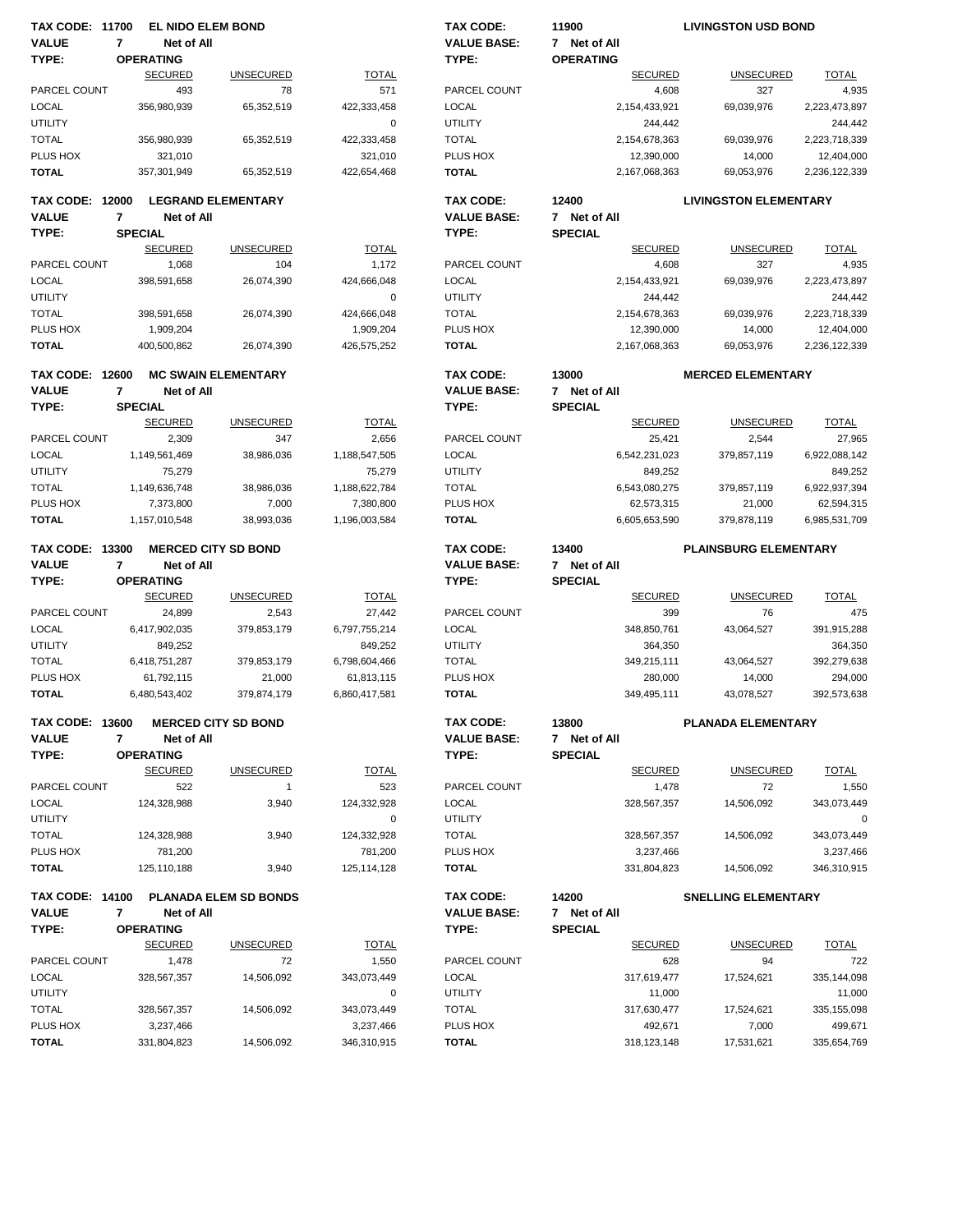| <b>TAX CODE: 14600</b> |                  | <b>MERCED RIVER ELEMEN</b> |                              |                | <b>TAX CODE:</b>                | 14800                              | <b>MERCED RIVER ELEM SD BOND</b> |                |
|------------------------|------------------|----------------------------|------------------------------|----------------|---------------------------------|------------------------------------|----------------------------------|----------------|
| <b>VALUE</b>           | $\overline{7}$   | Net of All                 |                              |                | <b>VALUE BASE:</b>              | 7 Net of All                       |                                  |                |
| TYPE:                  | <b>SPECIAL</b>   |                            |                              |                | TYPE:                           | <b>OPERATING</b>                   |                                  |                |
|                        |                  | <b>SECURED</b>             | <b>UNSECURED</b>             | <b>TOTAL</b>   |                                 | <b>SECURED</b>                     | <b>UNSECURED</b>                 | <b>TOTAL</b>   |
| PARCEL COUNT           |                  | 455                        | 101                          | 556            | PARCEL COUNT                    | 455                                | 101                              | 556            |
| <b>LOCAL</b>           |                  | 303,863,524                | 61,474,605                   | 365,338,129    | <b>LOCAL</b>                    | 303,863,524                        | 61,474,605                       | 365,338,129    |
| <b>UTILITY</b>         |                  |                            |                              | 0              | <b>UTILITY</b>                  |                                    |                                  | $\mathbf 0$    |
| <b>TOTAL</b>           |                  | 303,863,524                | 61,474,605                   | 365,338,129    | <b>TOTAL</b>                    | 303,863,524                        | 61,474,605                       | 365,338,129    |
| PLUS HOX               |                  | 476,000                    | 7,000                        | 483,000        | PLUS HOX                        | 476,000                            | 7,000                            | 483,000        |
| <b>TOTAL</b>           |                  | 304,339,524                | 61,481,605                   | 365,821,129    | <b>TOTAL</b>                    | 304,339,524                        | 61,481,605                       | 365,821,129    |
| <b>TAX CODE: 15000</b> |                  | <b>WEAVER ELEMENTARY</b>   |                              |                | <b>TAX CODE:</b>                | 15200                              | <b>WEAVER UNION SD BONDS</b>     |                |
| <b>VALUE</b>           | $\overline{7}$   | Net of All                 |                              |                | <b>VALUE BASE:</b>              | 7 Net of All                       |                                  |                |
| TYPE:                  | <b>SPECIAL</b>   |                            |                              |                | TYPE:                           | <b>OPERATING</b>                   |                                  |                |
|                        |                  | <b>SECURED</b>             | <b>UNSECURED</b>             | <b>TOTAL</b>   |                                 | <b>SECURED</b>                     | <b>UNSECURED</b>                 | <b>TOTAL</b>   |
| PARCEL COUNT           |                  | 5,033                      | 346                          | 5,379          | PARCEL COUNT                    | 5,033                              | 346                              | 5,379          |
| LOCAL                  |                  | 1,353,035,838              | 91,400,711                   | 1,444,436,549  | <b>LOCAL</b>                    | 1,353,035,838                      | 91,400,711                       | 1,444,436,549  |
| <b>UTILITY</b>         |                  | 61,830                     |                              | 61,830         | <b>UTILITY</b>                  | 61,830                             |                                  | 61,830         |
| <b>TOTAL</b>           |                  | 1,353,097,668              | 91,400,711                   | 1,444,498,379  | <b>TOTAL</b>                    | 1,353,097,668                      | 91,400,711                       | 1,444,498,379  |
| PLUS HOX               |                  | 9,813,289                  | 35,000                       | 9,848,289      | PLUS HOX                        | 9,813,289                          | 35,000                           | 9,848,289      |
| <b>TOTAL</b>           |                  | 1,362,910,957              | 91,435,711                   | 1,454,346,668  | <b>TOTAL</b>                    | 1,362,910,957                      | 91,435,711                       | 1,454,346,668  |
|                        |                  |                            |                              |                |                                 |                                    |                                  |                |
| <b>TAX CODE: 15400</b> |                  | <b>WINTON ELEMENTARY</b>   |                              |                | <b>TAX CODE:</b>                | 15800                              | <b>TURLOCK UNIFIED</b>           |                |
| <b>VALUE</b>           | 7                | Net of All                 |                              |                | <b>VALUE BASE:</b>              | 7 Net of All                       |                                  |                |
| TYPE:                  | <b>SPECIAL</b>   |                            |                              |                | TYPE:                           | <b>SPECIAL</b>                     |                                  |                |
|                        |                  | <b>SECURED</b>             | <b>UNSECURED</b>             | <b>TOTAL</b>   |                                 | <b>SECURED</b>                     | <b>UNSECURED</b>                 | <b>TOTAL</b>   |
| PARCEL COUNT           |                  | 2,877                      | 168                          | 3,045          | PARCEL COUNT                    | 276                                | 50                               | 326            |
| LOCAL                  |                  | 467,343,040                | 6,332,506                    | 473,675,546    | <b>LOCAL</b>                    | 135,282,200                        | 44,974,238                       | 180,256,438    |
| <b>UTILITY</b>         |                  |                            |                              | 0              | <b>UTILITY</b>                  |                                    |                                  | $\mathbf 0$    |
| <b>TOTAL</b>           |                  | 467,343,040                | 6,332,506                    | 473,675,546    | <b>TOTAL</b>                    | 135,282,200                        | 44,974,238                       | 180,256,438    |
| PLUS HOX               |                  | 7,523,600                  | 7,000                        | 7,530,600      | PLUS HOX                        | 593,600                            |                                  | 593,600        |
| <b>TOTAL</b>           |                  | 474,866,640                | 6,339,506                    | 481,206,146    | <b>TOTAL</b>                    | 135,875,800                        | 44,974,238                       | 180,850,038    |
| <b>TAX CODE: 17700</b> |                  |                            | <b>DOS PALOS-ORO LOMA UN</b> |                | <b>TAX CODE:</b>                | 18100                              | <b>LEGRAND HIGH</b>              |                |
| <b>VALUE</b>           | $\overline{7}$   | Net of All                 |                              |                | <b>VALUE BASE:</b>              | 7 Net of All                       |                                  |                |
| TYPE:                  | <b>SPECIAL</b>   |                            |                              |                | TYPE:                           | <b>SPECIAL</b>                     |                                  |                |
|                        |                  | <b>SECURED</b>             | <b>UNSECURED</b>             | <b>TOTAL</b>   |                                 | <b>SECURED</b>                     | <b>UNSECURED</b>                 | <b>TOTAL</b>   |
| PARCEL COUNT           |                  | 4,054                      | 334                          | 4,388          | PARCEL COUNT                    | 2,945                              | 252                              | 3,197          |
| <b>LOCAL</b>           |                  | 793,708,908                | 34,394,035                   | 828,102,943    | <b>LOCAL</b>                    | 1,076,009,776                      | 83,645,009                       | 1,159,654,785  |
| <b>UTILITY</b>         |                  | 1,079,518                  |                              | 1,079,518      | <b>UTILITY</b>                  | 364,350                            |                                  | 364,350        |
| <b>TOTAL</b>           |                  | 794,788,426                | 34,394,035                   | 829, 182, 461  | <b>TOTAL</b>                    | 1,076,374,126                      | 83,645,009                       | 1,160,019,135  |
| PLUS HOX               |                  | 7,337,400                  | 7,000                        | 7,344,400      | PLUS HOX                        | 5.426.670                          | 14,000                           | 5,440,670      |
| <b>TOTAL</b>           |                  | 802,125,826                | 34,401,035                   | 836.526.861    | <b>TOTAL</b>                    | 1,081,800,796                      | 83,659,009                       | 1,165,459,805  |
| <b>TAX CODE: 18200</b> |                  | LE GRAND UHSD BONDS        |                              |                | TAX CODE:                       | 18500                              | <b>MERCED HIGH</b>               |                |
| <b>VALUE</b>           | $\overline{7}$   | Net of All                 |                              |                | <b>VALUE BASE:</b>              | 7 Net of All                       |                                  |                |
| TYPE:                  | <b>OPERATING</b> |                            |                              |                | TYPE:                           | <b>SPECIAL</b>                     |                                  |                |
|                        |                  | <b>SECURED</b>             | <b>UNSECURED</b>             | <b>TOTAL</b>   |                                 | <b>SECURED</b>                     | <b>UNSECURED</b>                 | <b>TOTAL</b>   |
| PARCEL COUNT           |                  | 2,945                      | 252                          | 3,197          | PARCEL COUNT                    | 52,524                             | 5,286                            | 57,810         |
| <b>LOCAL</b>           |                  | 1,076,009,776              | 83,645,009                   | 1,159,654,785  | LOCAL                           | 15,785,743,398                     | 1,017,771,031                    | 16,803,514,429 |
| <b>UTILITY</b>         |                  | 364,350                    |                              | 364,350        | <b>UTILITY</b>                  | 1,345,807                          |                                  | 1,345,807      |
| <b>TOTAL</b>           |                  | 1,076,374,126              | 83,645,009                   | 1,160,019,135  | <b>TOTAL</b>                    | 15,787,089,205                     | 1,017,771,031                    | 16,804,860,236 |
| PLUS HOX               |                  | 5,426,670                  | 14,000                       | 5,440,670      | PLUS HOX                        | 129,228,567                        | 126,000                          | 129,354,567    |
| <b>TOTAL</b>           |                  | 1,081,800,796              | 83,659,009                   | 1,165,459,805  | <b>TOTAL</b>                    | 15,916,317,772                     | 1,017,897,031                    | 16,934,214,803 |
|                        |                  |                            |                              |                |                                 |                                    |                                  |                |
| <b>TAX CODE: 18700</b> |                  | <b>MERCED UHSD BONDS</b>   |                              |                | TAX CODE:<br><b>VALUE BASE:</b> | 18900<br>7 Net of All              | <b>MERCED UHSD BONDS</b>         |                |
| <b>VALUE</b>           | 7                | Net of All                 |                              |                |                                 |                                    |                                  |                |
| TYPE:                  | <b>OPERATING</b> | <b>SECURED</b>             | <b>UNSECURED</b>             | <b>TOTAL</b>   | TYPE:                           | <b>OPERATING</b><br><b>SECURED</b> | <b>UNSECURED</b>                 | <b>TOTAL</b>   |
| PARCEL COUNT           |                  | 52,002                     | 5,285                        | 57,287         | PARCEL COUNT                    | 529                                | $\mathbf{1}$                     | 530            |
| <b>LOCAL</b>           |                  | 15,661,414,410             | 1,017,767,091                | 16,679,181,501 | LOCAL                           | 128,583,170                        | 3,940                            | 128,587,110    |
| <b>UTILITY</b>         |                  | 1,345,807                  |                              | 1,345,807      | <b>UTILITY</b>                  |                                    |                                  | 0              |
| <b>TOTAL</b>           |                  | 15,662,760,217             | 1,017,767,091                | 16,680,527,308 | <b>TOTAL</b>                    | 128,583,170                        | 3,940                            | 128,587,110    |
| PLUS HOX               |                  | 128,447,367                | 126,000                      | 128,573,367    | PLUS HOX                        | 795,200                            |                                  | 795,200        |
| <b>TOTAL</b>           |                  | 15,791,207,584             | 1,017,893,091                | 16,809,100,675 | <b>TOTAL</b>                    | 129,378,370                        | 3,940                            | 129,382,310    |
|                        |                  |                            |                              |                |                                 |                                    |                                  |                |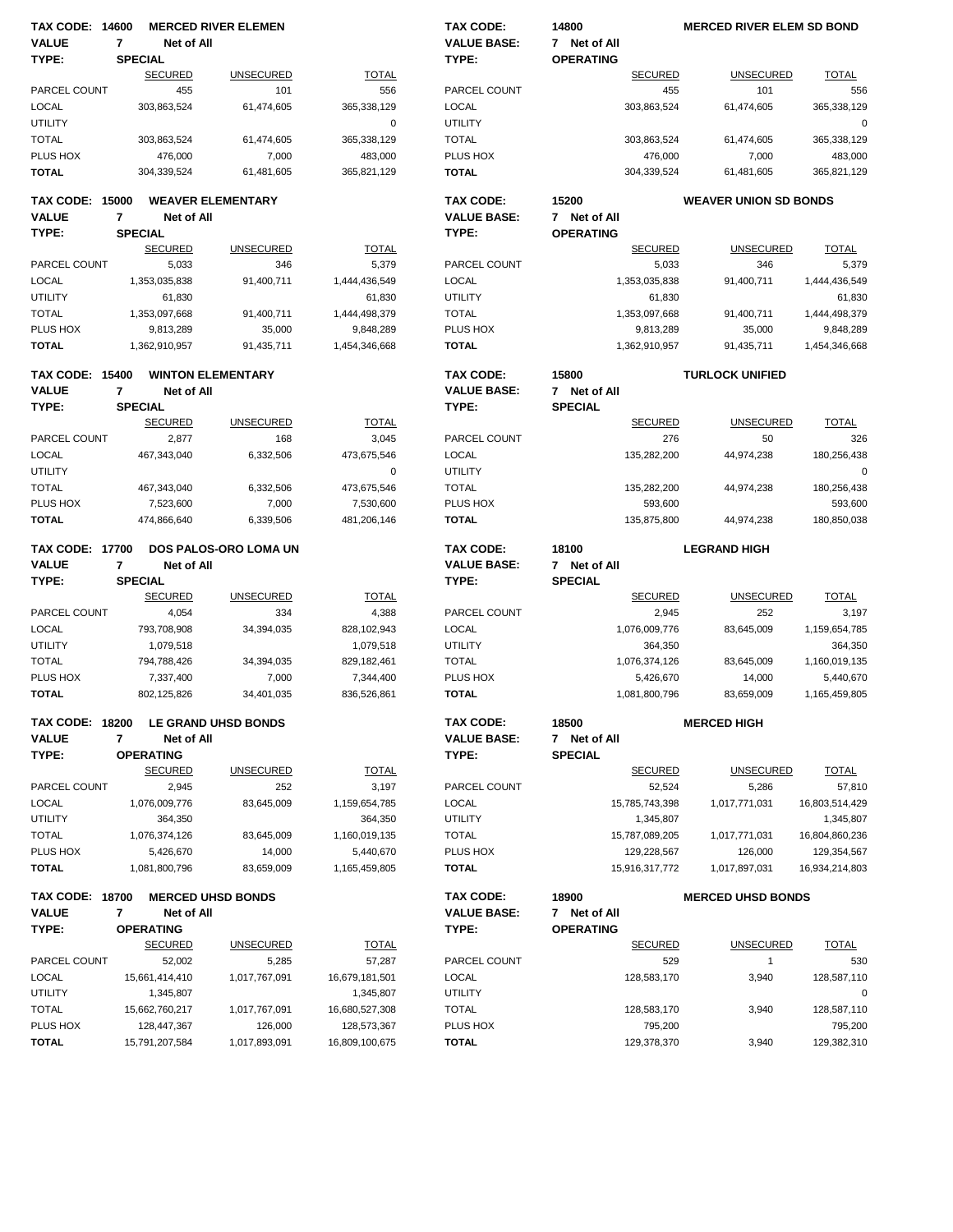| <b>TAX CODE: 20600</b> |                |                       | <b>HILMAR USD BOND</b>         |               | <b>TAX CODE:</b>   | 20700            | <b>TURLOCK ELEM SCHOOL BOND</b> |                |
|------------------------|----------------|-----------------------|--------------------------------|---------------|--------------------|------------------|---------------------------------|----------------|
| <b>VALUE</b>           | $\overline{7}$ | Net of All            |                                |               | <b>VALUE BASE:</b> | 7 Net of All     |                                 |                |
| TYPE:                  |                | <b>OPERATING</b>      |                                |               | TYPE:              | <b>OPERATING</b> |                                 |                |
|                        |                | <b>SECURED</b>        | <b>UNSECURED</b>               | <b>TOTAL</b>  |                    | <b>SECURED</b>   | <b>UNSECURED</b>                | <b>TOTAL</b>   |
| PARCEL COUNT           |                | 3,979                 | 532                            | 4,511         | PARCEL COUNT       | 276              | 50                              | 326            |
| <b>LOCAL</b>           |                | 1,635,066,145         | 385, 163, 661                  | 2,020,229,806 | LOCAL              | 135,282,200      | 44,974,238                      | 180,256,438    |
| UTILITY                |                |                       |                                | 0             | <b>UTILITY</b>     |                  |                                 | 0              |
|                        |                |                       |                                |               |                    |                  |                                 |                |
| <b>TOTAL</b>           |                | 1,635,066,145         | 385, 163, 661                  | 2,020,229,806 | <b>TOTAL</b>       | 135,282,200      | 44,974,238                      | 180,256,438    |
| PLUS HOX               |                | 9,210,304             | 21,000                         | 9,231,304     | PLUS HOX           | 593,600          |                                 | 593,600        |
| <b>TOTAL</b>           |                | 1,644,276,449         | 385, 184, 661                  | 2,029,461,110 | <b>TOTAL</b>       | 135,875,800      | 44,974,238                      | 180,850,038    |
| <b>TAX CODE: 20800</b> |                | <b>HILMAR UNIFIED</b> |                                |               | <b>TAX CODE:</b>   | 21200            | <b>LOS BANOS UNIFIED</b>        |                |
| <b>VALUE</b>           | 7              | Net of All            |                                |               | <b>VALUE BASE:</b> | 7 Net of All     |                                 |                |
| TYPE:                  |                | <b>SPECIAL</b>        |                                |               | TYPE:              | <b>SPECIAL</b>   |                                 |                |
|                        |                | <b>SECURED</b>        | <b>UNSECURED</b>               | <b>TOTAL</b>  |                    | <b>SECURED</b>   | <b>UNSECURED</b>                | <b>TOTAL</b>   |
| PARCEL COUNT           |                | 3,979                 | 532                            | 4,511         | PARCEL COUNT       | 16,627           | 1,396                           | 18,023         |
| <b>LOCAL</b>           |                | 1,635,066,145         | 385, 163, 661                  | 2,020,229,806 | <b>LOCAL</b>       | 5,018,196,900    | 252,868,672                     | 5,271,065,572  |
| <b>UTILITY</b>         |                |                       |                                | $\mathbf 0$   | <b>UTILITY</b>     | 188,705          |                                 | 188,705        |
| <b>TOTAL</b>           |                | 1,635,066,145         | 385, 163, 661                  | 2,020,229,806 | <b>TOTAL</b>       | 5,018,385,605    | 252,868,672                     | 5,271,254,277  |
| PLUS HOX               |                | 9,210,304             | 21,000                         | 9,231,304     | PLUS HOX           | 34,330,989       | 42,000                          | 34,372,989     |
| <b>TOTAL</b>           |                | 1,644,276,449         | 385, 184, 661                  | 2,029,461,110 | <b>TOTAL</b>       | 5,052,716,594    | 252,910,672                     | 5,305,627,266  |
| <b>TAX CODE: 21300</b> |                |                       | <b>LOS BANOS USD BONDS</b>     |               | <b>TAX CODE:</b>   | 21400            | <b>TURLOCK UNIFIED SD BOND</b>  |                |
| <b>VALUE</b>           | $\overline{7}$ | Net of All            |                                |               | <b>VALUE BASE:</b> | 7 Net of All     |                                 |                |
| TYPE:                  |                | <b>OPERATING</b>      |                                |               | TYPE:              | <b>OPERATING</b> |                                 |                |
|                        |                | <b>SECURED</b>        | <b>UNSECURED</b>               | <b>TOTAL</b>  |                    | <b>SECURED</b>   | <b>UNSECURED</b>                | <b>TOTAL</b>   |
|                        |                |                       |                                |               | PARCEL COUNT       | 276              | 50                              | 326            |
| PARCEL COUNT           |                | 16,627                | 1,396                          | 18,023        |                    |                  |                                 |                |
| <b>LOCAL</b>           |                | 5,018,196,900         | 252,868,672                    | 5,271,065,572 | <b>LOCAL</b>       | 135,282,200      | 44,974,238                      | 180,256,438    |
| <b>UTILITY</b>         |                | 188,705               |                                | 188,705       | <b>UTILITY</b>     |                  |                                 | 0              |
| <b>TOTAL</b>           |                | 5,018,385,605         | 252,868,672                    | 5,271,254,277 | <b>TOTAL</b>       | 135,282,200      | 44,974,238                      | 180,256,438    |
| PLUS HOX               |                | 34,330,989            | 42,000                         | 34,372,989    | PLUS HOX           | 593,600          |                                 | 593,600        |
| <b>TOTAL</b>           |                | 5,052,716,594         | 252,910,672                    | 5,305,627,266 | <b>TOTAL</b>       | 135,875,800      | 44,974,238                      | 180,850,038    |
| <b>TAX CODE: 21500</b> |                |                       | YOSEMITE COLLEGE BONDS         |               | <b>TAX CODE:</b>   | 21600            | <b>GUSTINE UNIFIED</b>          |                |
| <b>VALUE</b>           | 7              | Net of All            |                                |               | <b>VALUE BASE:</b> | 7 Net of All     |                                 |                |
| TYPE:                  |                | <b>OPERATING</b>      |                                |               | TYPE:              | <b>SPECIAL</b>   |                                 |                |
|                        |                | <b>SECURED</b>        | <b>UNSECURED</b>               | <b>TOTAL</b>  |                    | <b>SECURED</b>   | <b>UNSECURED</b>                | <b>TOTAL</b>   |
| PARCEL COUNT           |                | 8,398                 | 1,006                          | 9,404         | PARCEL COUNT       | 4,141            | 408                             | 4,549          |
| <b>LOCAL</b>           |                | 2,961,019,061         | 466,297,648                    | 3,427,316,709 | <b>LOCAL</b>       | 1,244,822,899    | 74,654,972                      | 1,319,477,871  |
| <b>UTILITY</b>         |                | 316,365               |                                | 316,365       | <b>UTILITY</b>     | 314,236          |                                 | 314,236        |
| <b>TOTAL</b>           |                | 2,961,335,426         | 466,297,648                    | 3,427,633,074 | <b>TOTAL</b>       | 1,245,137,135    | 74,654,972                      | 1,319,792,107  |
| PLUS HOX               |                | 17,843,658            | 28,000                         | 17,871,658    | PLUS HOX           | 8,146,154        | 7,000                           | 8,153,154      |
| <b>TOTAL</b>           |                | 2,979,179,084         | 466,325,648                    | 3,445,504,732 | <b>TOTAL</b>       | 1,253,283,289    | 74,661,972                      | 1,327,945,261  |
| <b>TAX CODE: 21700</b> |                |                       | <b>GUSTINE UNIFIED BOND</b>    |               | TAX CODE:          | 21800            | <b>MERCED COLLEGE MER BONDS</b> |                |
| <b>VALUE</b>           | 7              | Net of All            |                                |               | <b>VALUE BASE:</b> | 7 Net of All     |                                 |                |
|                        |                |                       |                                |               |                    |                  |                                 |                |
| TYPE:                  |                | <b>OPERATING</b>      |                                |               | TYPE:              | <b>OPERATING</b> |                                 |                |
|                        |                | <b>SECURED</b>        | <b>UNSECURED</b>               | <b>TOTAL</b>  |                    | <b>SECURED</b>   | <b>UNSECURED</b>                | <b>TOTAL</b>   |
| PARCEL COUNT           |                | 4,141                 | 408                            | 4,549         | PARCEL COUNT       | 58,901           | 5,782                           | 64,683         |
| <b>LOCAL</b>           |                | 1,244,822,899         | 74,654,972                     | 1,319,477,871 | <b>LOCAL</b>       | 17,768,953,267   | 1,160,771,106                   | 18,929,724,373 |
| <b>UTILITY</b>         |                | 314,236               |                                | 314,236       | <b>UTILITY</b>     | 1,898,656        |                                 | 1,898,656      |
| <b>TOTAL</b>           |                | 1,245,137,135         | 74,654,972                     | 1,319,792,107 | <b>TOTAL</b>       | 17,770,851,923   | 1,160,771,106                   | 18,931,623,029 |
| PLUS HOX               |                | 8,146,154             | 7,000                          | 8, 153, 154   | PLUS HOX           | 143,504,598      | 154,000                         | 143,658,598    |
| <b>TOTAL</b>           |                | 1,253,283,289         | 74,661,972                     | 1,327,945,261 | <b>TOTAL</b>       | 17,914,356,521   | 1,160,925,106                   | 19,075,281,627 |
| TAX CODE: 21900        |                |                       | <b>MERCED COLLEGE LB BONDS</b> |               | TAX CODE:          | 22000            | <b>MERCED COMM COLLEGE</b>      |                |
| <b>VALUE</b>           | 7              | Net of All            |                                |               | <b>VALUE BASE:</b> | 7 Net of All     |                                 |                |
| TYPE:                  |                | <b>OPERATING</b>      |                                |               | TYPE:              | <b>SPECIAL</b>   |                                 |                |
|                        |                | <b>SECURED</b>        | <b>UNSECURED</b>               | <b>TOTAL</b>  |                    | <b>SECURED</b>   | <b>UNSECURED</b>                | <b>TOTAL</b>   |
| PARCEL COUNT           |                | 20,550                | 1,689                          | 22,239        | PARCEL COUNT       | 79,451           | 7,471                           | 86,922         |
| LOCAL                  |                | 5,783,025,708         | 285,497,613                    | 6,068,523,321 | <b>LOCAL</b>       | 23,551,978,975   | 1,446,268,719                   | 24,998,247,694 |
| UTILITY                |                | 1,266,094             |                                | 1,266,094     | <b>UTILITY</b>     | 3,164,750        |                                 | 3,164,750      |
| <b>TOTAL</b>           |                | 5,784,291,802         | 285,497,613                    | 6,069,789,415 | <b>TOTAL</b>       | 23,555,143,725   | 1,446,268,719                   | 25,001,412,444 |
| PLUS HOX               |                | 41,640,389            | 49,000                         | 41,689,389    | PLUS HOX           |                  | 203,000                         |                |
|                        |                |                       |                                |               |                    | 185,144,987      |                                 | 185,347,987    |
| <b>TOTAL</b>           |                | 5,825,932,191         | 285,546,613                    | 6,111,478,804 | <b>TOTAL</b>       | 23,740,288,712   | 1,446,471,719                   | 25,186,760,431 |
|                        |                |                       |                                |               |                    |                  |                                 |                |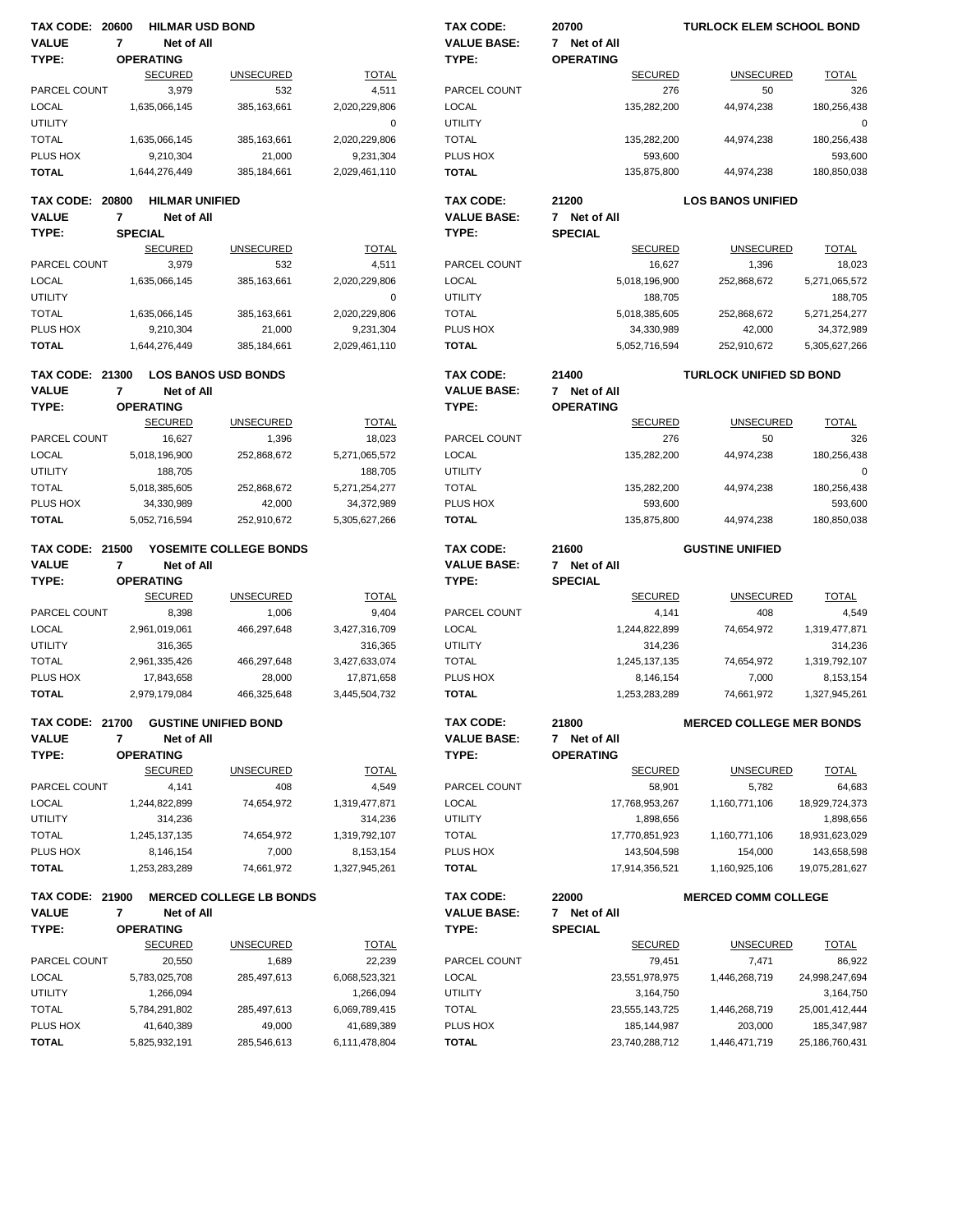| <b>TAX CODE: 22100</b> |                |                       | YOSEMITE COMM COLLEGE        |                | <b>TAX CODE:</b>   | 22500          | <b>SCHOOL EQUALIZATION</b>   |                |
|------------------------|----------------|-----------------------|------------------------------|----------------|--------------------|----------------|------------------------------|----------------|
| <b>VALUE</b>           | $\overline{7}$ | Net of All            |                              |                | <b>VALUE BASE:</b> | 7 Net of All   |                              |                |
| TYPE:                  | <b>SPECIAL</b> |                       |                              |                | TYPE:              | <b>SPECIAL</b> |                              |                |
|                        |                | <b>SECURED</b>        | <b>UNSECURED</b>             | <b>TOTAL</b>   |                    | <b>SECURED</b> | <b>UNSECURED</b>             | <b>TOTAL</b>   |
| PARCEL COUNT           |                | 8,398                 | 1,006                        | 9,404          | PARCEL COUNT       | 87,849         | 8,477                        | 96,326         |
| <b>LOCAL</b>           |                | 2,961,019,061         | 466,297,648                  | 3,427,316,709  | <b>LOCAL</b>       | 26,512,998,036 | 1,912,566,367                | 28,425,564,403 |
| <b>UTILITY</b>         |                | 316,365               |                              | 316,365        | <b>UTILITY</b>     | 3,481,115      |                              | 3,481,115      |
| <b>TOTAL</b>           |                | 2,961,335,426         | 466,297,648                  | 3,427,633,074  | <b>TOTAL</b>       | 26,516,479,151 | 1,912,566,367                | 28,429,045,518 |
|                        |                |                       |                              |                | PLUS HOX           |                |                              |                |
| PLUS HOX               |                | 17,843,658            | 28,000                       | 17,871,658     |                    | 202,988,645    | 231,000                      | 203,219,645    |
| <b>TOTAL</b>           |                | 2,979,179,084         | 466,325,648                  | 3,445,504,732  | <b>TOTAL</b>       | 26,719,467,796 | 1,912,797,367                | 28,632,265,163 |
| <b>TAX CODE: 22600</b> |                | <b>SCHOOL SERVICE</b> |                              |                | <b>TAX CODE:</b>   | 23200          | <b>SCHOOL CAPITAL OUTLAY</b> |                |
|                        |                |                       |                              |                |                    |                |                              |                |
| <b>VALUE</b>           | 7              | Net of All            |                              |                | <b>VALUE BASE:</b> | 7 Net of All   |                              |                |
| TYPE:                  | <b>SPECIAL</b> |                       |                              |                | TYPE:              | <b>SPECIAL</b> |                              |                |
|                        |                | <b>SECURED</b>        | <b>UNSECURED</b>             | <b>TOTAL</b>   |                    | <b>SECURED</b> | <b>UNSECURED</b>             | <b>TOTAL</b>   |
| PARCEL COUNT           |                | 87,849                | 8,477                        | 96,326         | PARCEL COUNT       | 87,849         | 8,477                        | 96,326         |
| <b>LOCAL</b>           |                | 26,512,998,036        | 1,912,566,367                | 28,425,564,403 | <b>LOCAL</b>       | 26,512,998,036 | 1,912,566,367                | 28,425,564,403 |
| <b>UTILITY</b>         |                | 3,481,115             |                              | 3,481,115      | <b>UTILITY</b>     | 3,481,115      |                              | 3,481,115      |
| <b>TOTAL</b>           |                | 26,516,479,151        | 1,912,566,367                | 28,429,045,518 | <b>TOTAL</b>       | 26,516,479,151 | 1,912,566,367                | 28,429,045,518 |
| PLUS HOX               |                | 202,988,645           | 231,000                      | 203,219,645    | PLUS HOX           | 202,988,645    | 231,000                      | 203,219,645    |
| <b>TOTAL</b>           |                | 26,719,467,796        | 1,912,797,367                | 28,632,265,163 | <b>TOTAL</b>       | 26,719,467,796 | 1,912,797,367                | 28,632,265,163 |
|                        |                |                       |                              |                |                    |                |                              |                |
| <b>TAX CODE: 23400</b> |                |                       | <b>HANDICAP SPECIAL TAX</b>  |                | <b>TAX CODE:</b>   | 23600          | <b>HANDICAP TX TURLOK EL</b> |                |
| <b>VALUE</b>           | $\overline{7}$ | Net of All            |                              |                | <b>VALUE BASE:</b> | 7 Net of All   |                              |                |
| TYPE:                  | <b>SPECIAL</b> |                       |                              |                | TYPE:              | <b>SPECIAL</b> |                              |                |
|                        |                |                       |                              |                |                    |                |                              | <b>TOTAL</b>   |
|                        |                | <b>SECURED</b>        | <b>UNSECURED</b>             | <b>TOTAL</b>   |                    | <b>SECURED</b> | <b>UNSECURED</b>             |                |
| PARCEL COUNT           |                | 20,858                | 2,370                        | 23,228         | PARCEL COUNT       | 306            | 55                           | 361            |
| <b>LOCAL</b>           |                | 7,164,362,206         | 571,951,570                  | 7,736,313,776  | <b>LOCAL</b>       | 146,856,952    | 45,527,024                   | 192,383,976    |
| <b>UTILITY</b>         |                | 743,132               |                              | 743,132        | <b>UTILITY</b>     |                |                              | 0              |
| <b>TOTAL</b>           |                | 7,165,105,338         | 571,951,570                  | 7,737,056,908  | <b>TOTAL</b>       | 146,856,952    | 45,527,024                   | 192,383,976    |
| PLUS HOX               |                | 51,134,394            | 77,000                       | 51,211,394     | PLUS HOX           | 655,200        |                              | 655,200        |
| <b>TOTAL</b>           |                | 7,216,239,732         | 572,028,570                  | 7,788,268,302  | <b>TOTAL</b>       | 147,512,152    | 45,527,024                   | 193,039,176    |
|                        |                |                       |                              |                |                    |                |                              |                |
|                        |                |                       |                              |                |                    |                |                              |                |
| <b>TAX CODE: 23800</b> |                |                       | <b>HANDICAP TX TURLOK HI</b> |                | <b>TAX CODE:</b>   | 24000          | <b>REGIONAL OCCUPATIONAL</b> |                |
| <b>VALUE</b>           | $\overline{7}$ | Net of All            |                              |                | <b>VALUE BASE:</b> | 7 Net of All   |                              |                |
| TYPE:                  |                |                       |                              |                |                    |                |                              |                |
|                        | <b>SPECIAL</b> |                       |                              |                | TYPE:              | <b>SPECIAL</b> |                              |                |
|                        |                | <b>SECURED</b>        | <b>UNSECURED</b>             | <b>TOTAL</b>   |                    | <b>SECURED</b> | <b>UNSECURED</b>             | <b>TOTAL</b>   |
| PARCEL COUNT           |                | 306                   | 55                           | 361            | PARCEL COUNT       | 87,849         | 8,477                        | 96,326         |
| LOCAL                  |                | 146,856,952           | 45,527,024                   | 192,383,976    | <b>LOCAL</b>       | 26,512,998,036 | 1,912,566,367                | 28,425,564,403 |
| <b>UTILITY</b>         |                |                       |                              | 0              | <b>UTILITY</b>     | 3,481,115      |                              | 3,481,115      |
| <b>TOTAL</b>           |                | 146,856,952           | 45,527,024                   | 192,383,976    | <b>TOTAL</b>       | 26,516,479,151 | 1,912,566,367                | 28,429,045,518 |
| PLUS HOX               |                | 655.200               |                              | 655.200        | PLUS HOX           | 202,988,645    | 231,000                      | 203,219,645    |
| <b>TOTAL</b>           |                | 147,512,152           | 45,527,024                   | 193,039,176    | <b>TOTAL</b>       | 26,719,467,796 | 1,912,797,367                | 28,632,265,163 |
|                        |                |                       |                              |                |                    |                |                              |                |
| <b>TAX CODE: 25000</b> |                |                       | <b>MOSQUITO ABATEMENT</b>    |                | <b>TAX CODE:</b>   | 25300          | <b>DOS PALOS CEMETERY</b>    |                |
| <b>VALUE</b>           | 7              | Net of All            |                              |                | <b>VALUE BASE:</b> | 7 Net of All   |                              |                |
| TYPE:                  | <b>SPECIAL</b> |                       |                              |                | TYPE:              | <b>SPECIAL</b> |                              |                |
|                        |                | <b>SECURED</b>        | <b>UNSECURED</b>             | <b>TOTAL</b>   |                    | <b>SECURED</b> | <b>UNSECURED</b>             | <b>TOTAL</b>   |
| PARCEL COUNT           |                | 87,849                | 8,477                        | 96,326         | PARCEL COUNT       | 4,054          | 334                          | 4,388          |
| <b>LOCAL</b>           |                | 26,512,998,036        | 1,912,566,367                | 28,425,564,403 | LOCAL              | 793,708,908    | 34,394,035                   | 828,102,943    |
|                        |                |                       |                              |                |                    |                |                              |                |
| <b>UTILITY</b>         |                | 3,481,115             |                              | 3,481,115      | <b>UTILITY</b>     | 1,079,518      |                              | 1,079,518      |
| <b>TOTAL</b>           |                | 26,516,479,151        | 1,912,566,367                | 28,429,045,518 | <b>TOTAL</b>       | 794,788,426    | 34,394,035                   | 829,182,461    |
| PLUS HOX               |                | 202,988,645           | 231,000                      | 203,219,645    | PLUS HOX           | 7,337,400      | 7,000                        | 7,344,400      |
| <b>TOTAL</b>           |                | 26,719,467,796        | 1,912,797,367                | 28,632,265,163 | <b>TOTAL</b>       | 802,125,826    | 34,401,035                   | 836,526,861    |
|                        |                |                       |                              |                |                    |                |                              |                |
| <b>TAX CODE: 25600</b> |                |                       | <b>HILMAR CEMETERY</b>       |                | TAX CODE:          | 25900          | <b>LOS BANOS CEMETERY</b>    |                |
| <b>VALUE</b>           | 7              | Net of All            |                              |                | <b>VALUE BASE:</b> | 7 Net of All   |                              |                |
| TYPE:                  | <b>SPECIAL</b> |                       |                              |                | TYPE:              | <b>SPECIAL</b> |                              |                |
|                        |                | <b>SECURED</b>        | <b>UNSECURED</b>             | <b>TOTAL</b>   |                    | <b>SECURED</b> | <b>UNSECURED</b>             | <b>TOTAL</b>   |
| PARCEL COUNT           |                | 2,998                 | 451                          | 3,449          | PARCEL COUNT       | 16,590         | 1,349                        | 17,939         |
| <b>LOCAL</b>           |                | 1,192,072,827         | 361,833,400                  | 1,553,906,227  | <b>LOCAL</b>       | 4,955,821,041  | 245, 165, 123                | 5,200,986,164  |
| <b>UTILITY</b>         |                |                       |                              | 0              | <b>UTILITY</b>     | 186,576        |                              | 186,576        |
| <b>TOTAL</b>           |                | 1,192,072,827         | 361,833,400                  | 1,553,906,227  | <b>TOTAL</b>       | 4,956,007,617  | 245, 165, 123                | 5,201,172,740  |
| PLUS HOX               |                | 8,050,795             | 21,000                       | 8,071,795      | PLUS HOX           | 34,302,989     | 35,000                       | 34,337,989     |
| <b>TOTAL</b>           |                | 1,200,123,622         | 361,854,400                  | 1,561,978,022  | <b>TOTAL</b>       | 4,990,310,606  | 245,200,123                  | 5,235,510,729  |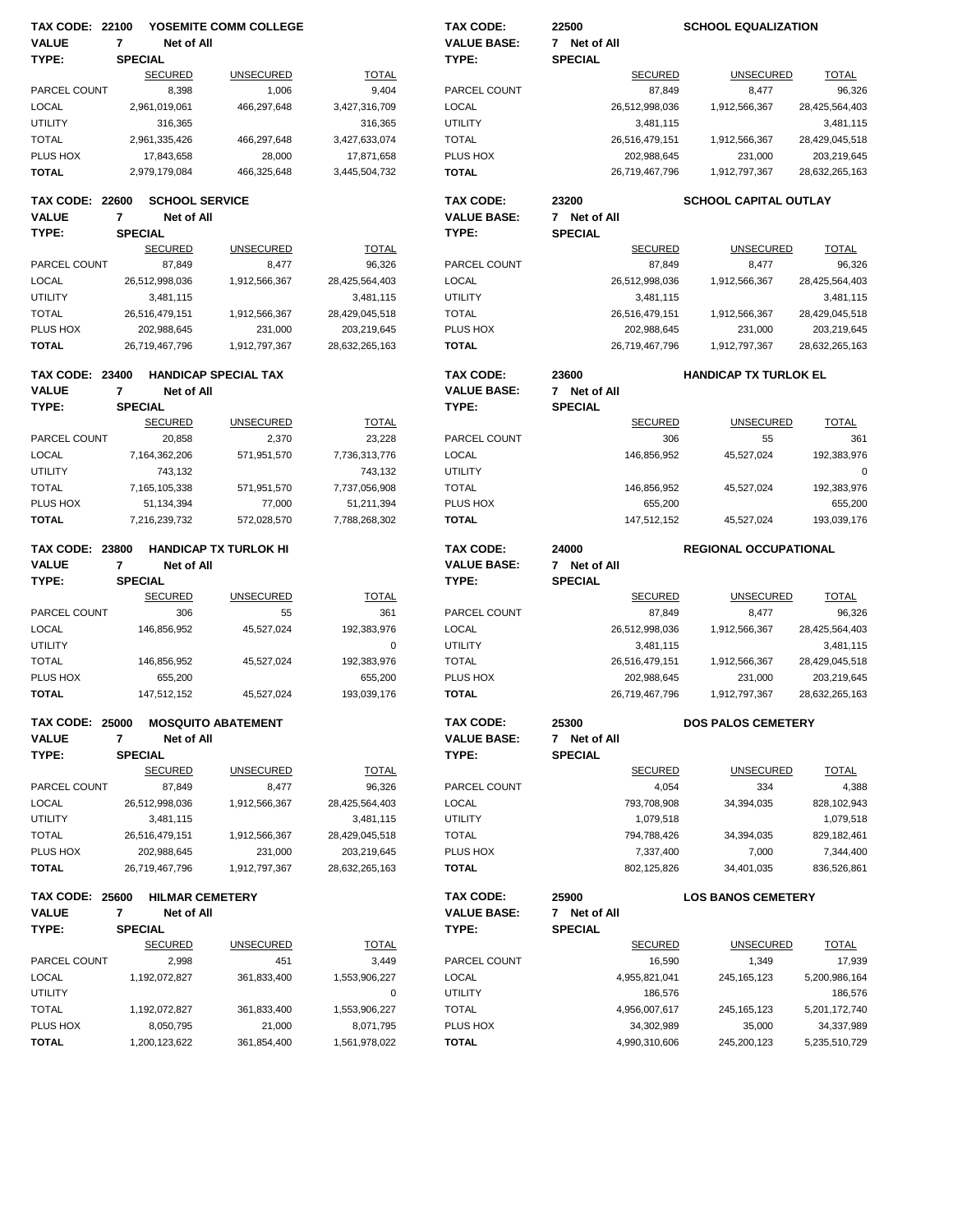| <b>TAX CODE: 26200</b>   |                | <b>MERCED CEMETERY</b>   |                            |                          | <b>TAX CODE:</b>         | 26500          |                         | <b>MERQUIN CEMETERY</b>     |                         |
|--------------------------|----------------|--------------------------|----------------------------|--------------------------|--------------------------|----------------|-------------------------|-----------------------------|-------------------------|
| <b>VALUE</b>             | $\overline{7}$ | Net of All               |                            |                          | <b>VALUE BASE:</b>       | 7 Net of All   |                         |                             |                         |
| TYPE:                    | <b>SPECIAL</b> |                          |                            |                          | TYPE:                    | <b>SPECIAL</b> |                         |                             |                         |
|                          |                | <b>SECURED</b>           | <b>UNSECURED</b>           | <b>TOTAL</b>             |                          |                | <b>SECURED</b>          | <b>UNSECURED</b>            | <b>TOTAL</b>            |
| PARCEL COUNT             |                | 32,043                   | 3,084                      | 35,127                   | PARCEL COUNT             |                | 988                     | 87                          | 1,075                   |
| <b>LOCAL</b>             |                | 8,811,985,657            | 541,049,311                | 9,353,034,968            | LOCAL                    |                | 957,820,628             | 16,664,764                  | 974,485,392             |
|                          |                |                          |                            |                          |                          |                |                         |                             |                         |
| <b>UTILITY</b>           |                | 977,213                  |                            | 977,213                  | <b>UTILITY</b>           |                |                         |                             | $\mathbf 0$             |
| <b>TOTAL</b>             |                | 8,812,962,870            | 541,049,311                | 9,354,012,181            | <b>TOTAL</b>             |                | 957,820,628             | 16,664,764                  | 974,485,392             |
| PLUS HOX                 |                | 75,817,014               | 63,000                     | 75,880,014               | PLUS HOX                 |                | 1,145,509               |                             | 1,145,509               |
| <b>TOTAL</b>             |                | 8,888,779,884            | 541,112,311                | 9,429,892,195            | <b>TOTAL</b>             |                | 958,966,137             | 16,664,764                  | 975,630,901             |
| <b>TAX CODE: 26700</b>   |                |                          | <b>PLAINSBERG CEMETERY</b> |                          | TAX CODE:                | 27000          |                         | <b>SNELLING CEMETERY</b>    |                         |
| <b>VALUE</b>             | 7              | Net of All               |                            |                          | <b>VALUE BASE:</b>       | 7 Net of All   |                         |                             |                         |
| TYPE:                    | <b>SPECIAL</b> |                          |                            |                          | TYPE:                    | <b>SPECIAL</b> |                         |                             |                         |
|                          |                | <b>SECURED</b>           | <b>UNSECURED</b>           | <b>TOTAL</b>             |                          |                | <b>SECURED</b>          | <b>UNSECURED</b>            | <b>TOTAL</b>            |
| PARCEL COUNT             |                | 3,187                    | 289                        | 3,476                    | PARCEL COUNT             |                | 707                     | 103                         | 810                     |
|                          |                |                          |                            |                          |                          |                |                         |                             |                         |
| <b>LOCAL</b>             |                | 1,216,486,425            | 112,799,995                | 1,329,286,420            | LOCAL                    |                | 410,847,949             | 21,288,515                  | 432,136,464             |
| <b>UTILITY</b>           |                | 373,498                  |                            | 373,498                  | <b>UTILITY</b>           |                | 11,000                  |                             | 11,000                  |
| <b>TOTAL</b>             |                | 1,216,859,923            | 112,799,995                | 1,329,659,918            | <b>TOTAL</b>             |                | 410,858,949             | 21,288,515                  | 432, 147, 464           |
| PLUS HOX                 |                | 5,538,670                | 14,000                     | 5,552,670                | PLUS HOX                 |                | 541,671                 | 14,000                      | 555,671                 |
| <b>TOTAL</b>             |                | 1,222,398,593            | 112.813.995                | 1,335,212,588            | <b>TOTAL</b>             |                | 411,400,620             | 21,302,515                  | 432,703,135             |
| <b>TAX CODE: 27300</b>   |                | <b>WINTON CEMETERY</b>   |                            |                          | TAX CODE:                | 27600          |                         | <b>HILLS FERRY CEMETERY</b> |                         |
| <b>VALUE</b>             | $\overline{7}$ | Net of All               |                            |                          | <b>VALUE BASE:</b>       | 7 Net of All   |                         |                             |                         |
| TYPE:                    |                | <b>SPECIAL</b>           |                            |                          | TYPE:                    | <b>SPECIAL</b> |                         |                             |                         |
|                          |                | <b>SECURED</b>           | <b>UNSECURED</b>           | <b>TOTAL</b>             |                          |                | <b>SECURED</b>          | <b>UNSECURED</b>            | <b>TOTAL</b>            |
|                          |                |                          |                            |                          |                          |                |                         |                             |                         |
| PARCEL COUNT             |                | 18,591                   | 1,803                      | 20,394                   | PARCEL COUNT             |                | 4,119                   | 423                         | 4,542                   |
| <b>LOCAL</b>             |                | 5,725,760,746            | 339,881,615                | 6,065,642,361            | LOCAL                    |                | 1,238,767,940           | 73,156,769                  | 1,311,924,709           |
| <b>UTILITY</b>           |                | 348,446                  |                            | 348,446                  | UTILITY                  |                | 316,365                 |                             | 316,365                 |
| <b>TOTAL</b>             |                | 5,726,109,192            | 339,881,615                | 6,065,990,807            | <b>TOTAL</b>             |                | 1,239,084,305           | 73,156,769                  | 1,312,241,074           |
| PLUS HOX                 |                | 51,623,882               | 42,000                     | 51,665,882               | PLUS HOX                 |                | 8,174,154               | 7,000                       | 8,181,154               |
| <b>TOTAL</b>             |                | 5,777,733,074            | 339,923,615                | 6,117,656,689            | <b>TOTAL</b>             |                | 1,247,258,459           | 73,163,769                  | 1,320,422,228           |
|                          |                |                          |                            |                          |                          |                |                         |                             |                         |
|                          |                |                          | <b>ASHE TRACT LIGHTING</b> |                          | TAX CODE:                | 28200          |                         |                             |                         |
| <b>TAX CODE: 28000</b>   |                |                          |                            |                          |                          |                |                         | <b>BEACHWOOD LT</b>         |                         |
| <b>VALUE</b>             | 7              | Net of All               |                            |                          | <b>VALUE BASE:</b>       | 7 Net of All   |                         |                             |                         |
| TYPE:                    | <b>SPECIAL</b> |                          |                            |                          | TYPE:                    | <b>SPECIAL</b> |                         |                             |                         |
|                          |                | <b>SECURED</b>           | <b>UNSECURED</b>           | <b>TOTAL</b>             |                          |                | <b>SECURED</b>          | <b>UNSECURED</b>            | <b>TOTAL</b>            |
|                          |                |                          |                            |                          |                          |                |                         |                             |                         |
| PARCEL COUNT             |                | 33                       | $\overline{2}$             | 35                       | PARCEL COUNT             |                | 710                     | 13                          | 723                     |
| <b>LOCAL</b>             |                | 4,665,774                | 15,322                     | 4,681,096                | LOCAL                    |                | 89,305,073              | 383,958                     | 89,689,031              |
| <b>UTILITY</b>           |                |                          |                            | 0                        | UTILITY                  |                |                         |                             | $\mathbf 0$             |
| <b>TOTAL</b>             |                | 4,665,774                | 15,322                     | 4,681,096                | <b>TOTAL</b>             |                | 89,305,073              | 383,958                     | 89,689,031              |
| PLUS HOX                 |                | 126,000                  |                            | 126,000                  | PLUS HOX                 |                | 1,675,519               |                             | 1,675,519               |
| <b>TOTAL</b>             |                | 4.791.774                | 15,322                     | 4,807,096                | <b>TOTAL</b>             |                | 90,980,592              | 383.958                     | 91,364,550              |
|                          |                |                          |                            |                          |                          |                |                         |                             |                         |
| <b>TAX CODE: 28400</b>   |                |                          | <b>BLOSSOM STREET LT</b>   |                          | TAX CODE:                | 28600          |                         | <b>GREEN LAWNS LT</b>       |                         |
| <b>VALUE</b>             | 7              | Net of All               |                            |                          | <b>VALUE BASE:</b>       | 7 Net of All   |                         |                             |                         |
| TYPE:                    | <b>SPECIAL</b> |                          |                            |                          | TYPE:                    | <b>SPECIAL</b> |                         |                             |                         |
|                          |                | <b>SECURED</b>           | <b>UNSECURED</b>           | <b>TOTAL</b>             |                          |                | <b>SECURED</b>          | <b>UNSECURED</b>            | <b>TOTAL</b>            |
| PARCEL COUNT             |                | 263                      | 5                          | 268                      | PARCEL COUNT             |                | 63                      | $\overline{7}$              | 70                      |
| <b>LOCAL</b>             |                | 21,838,541               | 131,870                    | 21,970,411               | LOCAL                    |                | 16,633,769              | 80,740                      | 16,714,509              |
| <b>UTILITY</b>           |                |                          |                            | 0                        | <b>UTILITY</b>           |                |                         |                             | 0                       |
| <b>TOTAL</b>             |                | 21,838,541               | 131,870                    | 21,970,411               | <b>TOTAL</b>             |                | 16,633,769              | 80,740                      | 16,714,509              |
| PLUS HOX                 |                |                          |                            |                          |                          |                |                         |                             |                         |
| <b>TOTAL</b>             |                | 399,000<br>22,237,541    | 7,000<br>138,870           | 406,000<br>22,376,411    | PLUS HOX<br><b>TOTAL</b> |                | 266,000<br>16,899,769   | 80,740                      | 266,000<br>16,980,509   |
|                          |                |                          |                            |                          |                          |                |                         |                             |                         |
| <b>TAX CODE: 28800</b>   |                | <b>HILMAR IRWIN LT</b>   |                            |                          | TAX CODE:                | 29100          |                         | <b>LE GRAND LT</b>          |                         |
| <b>VALUE</b>             | 7              | Net of All               |                            |                          | <b>VALUE BASE:</b>       | 7 Net of All   |                         |                             |                         |
| TYPE:                    | <b>SPECIAL</b> |                          |                            |                          | TYPE:                    | <b>SPECIAL</b> |                         |                             |                         |
|                          |                | <b>SECURED</b>           | <b>UNSECURED</b>           | <b>TOTAL</b>             |                          |                | <b>SECURED</b>          | <b>UNSECURED</b>            | <b>TOTAL</b>            |
| PARCEL COUNT             |                | 1,898                    | 196                        | 2,094                    | PARCEL COUNT             |                | 527                     | 28                          | 555                     |
| LOCAL                    |                | 438,671,797              | 19,477,832                 | 458,149,629              | LOCAL                    |                | 66,392,467              | 1,125,598                   | 67,518,065              |
| UTILITY                  |                |                          |                            | 0                        | UTILITY                  |                |                         |                             | 0                       |
|                          |                |                          |                            |                          |                          |                |                         |                             |                         |
| <b>TOTAL</b>             |                | 438,671,797              | 19,477,832                 | 458,149,629              | <b>TOTAL</b>             |                | 66,392,467              | 1,125,598                   | 67,518,065              |
| PLUS HOX<br><b>TOTAL</b> |                | 6,171,200<br>444,842,997 | 19,477,832                 | 6,171,200<br>464,320,829 | PLUS HOX<br><b>TOTAL</b> |                | 1,433,204<br>67,825,671 | 1,125,598                   | 1,433,204<br>68,951,269 |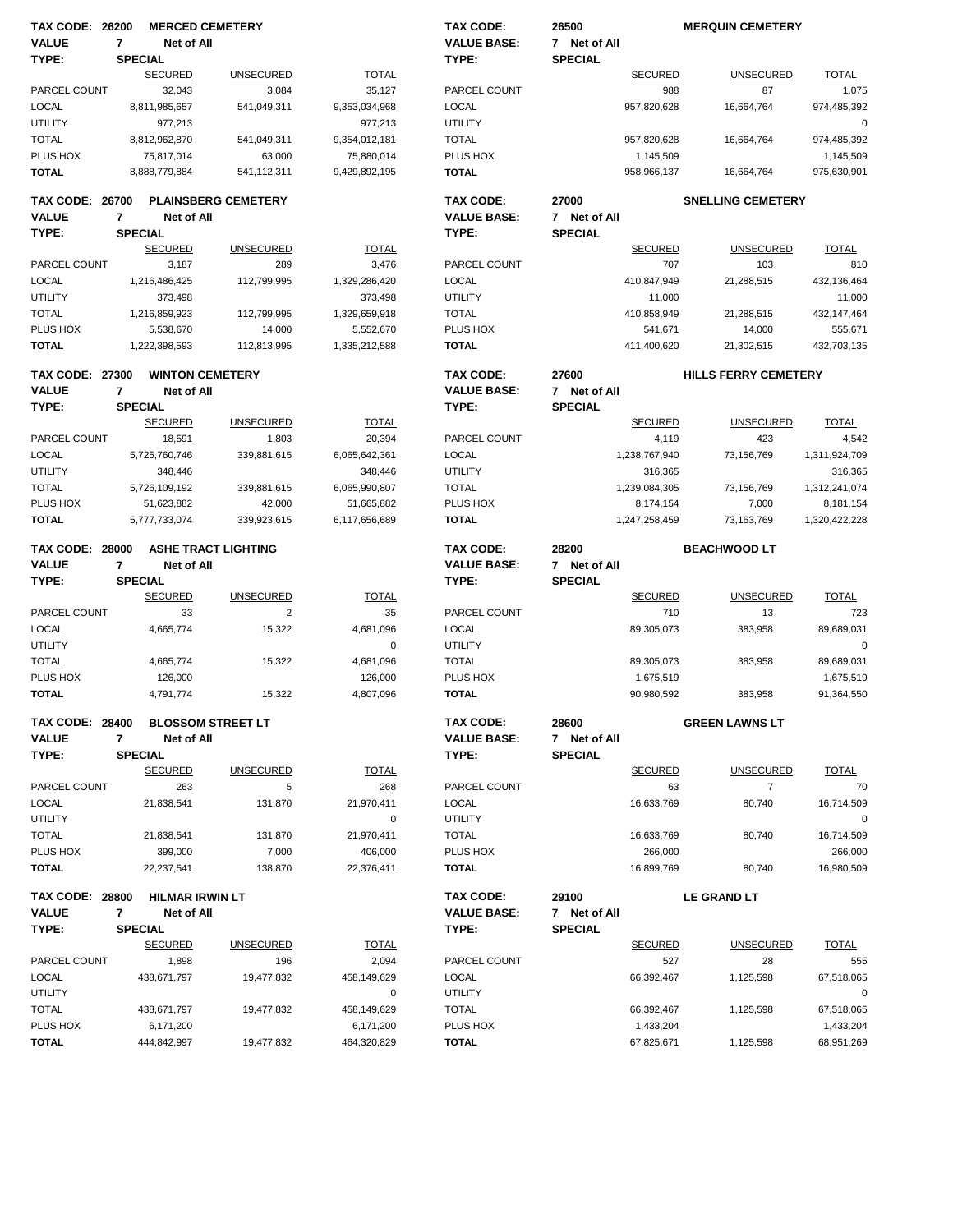| <b>TAX CODE: 29400</b>   |                | <b>OLEANDER STREET LT</b> |                              |                       | <b>TAX CODE:</b>         | 29600          |                          | <b>PLANADA LT</b>               |                          |
|--------------------------|----------------|---------------------------|------------------------------|-----------------------|--------------------------|----------------|--------------------------|---------------------------------|--------------------------|
| <b>VALUE</b>             | $\overline{7}$ | Net of All                |                              |                       | <b>VALUE BASE:</b>       | 7 Net of All   |                          |                                 |                          |
| TYPE:                    |                | <b>SPECIAL</b>            |                              |                       | TYPE:                    | <b>SPECIAL</b> |                          |                                 |                          |
|                          |                | <b>SECURED</b>            | <b>UNSECURED</b>             | <b>TOTAL</b>          |                          |                | <b>SECURED</b>           | <b>UNSECURED</b>                | <b>TOTAL</b>             |
| PARCEL COUNT             |                | 81                        | 3                            | 84                    | PARCEL COUNT             |                | 1,161                    | 34                              | 1,195                    |
| <b>LOCAL</b>             |                | 10,317,854                | 8,100                        | 10,325,954            | LOCAL                    |                | 127,508,361              | 1,104,105                       | 128,612,466              |
| <b>UTILITY</b>           |                |                           |                              | 0                     | <b>UTILITY</b>           |                |                          |                                 | $\mathbf 0$              |
| <b>TOTAL</b>             |                | 10,317,854                | 8,100                        | 10,325,954            | <b>TOTAL</b>             |                | 127,508,361              | 1,104,105                       | 128,612,466              |
| PLUS HOX                 |                | 70,000                    |                              | 70,000                | PLUS HOX                 |                | 2,922,466                |                                 | 2,922,466                |
| <b>TOTAL</b>             |                | 10,387,854                | 8,100                        | 10,395,954            | <b>TOTAL</b>             |                | 130,430,827              | 1,104,105                       | 131,534,932              |
| <b>TAX CODE: 29800</b>   |                | <b>SNELLING LT</b>        |                              |                       | <b>TAX CODE:</b>         | 30000          |                          | <b>SO DOS PALOS LT &amp; DR</b> |                          |
| <b>VALUE</b>             | 7              | Net of All                |                              |                       | <b>VALUE BASE:</b>       | 7 Net of All   |                          |                                 |                          |
| TYPE:                    |                | <b>SPECIAL</b>            |                              |                       | TYPE:                    | <b>SPECIAL</b> |                          |                                 |                          |
|                          |                | <b>SECURED</b>            | <b>UNSECURED</b>             | <b>TOTAL</b>          |                          |                | <b>SECURED</b>           | <b>UNSECURED</b>                | <b>TOTAL</b>             |
| PARCEL COUNT             |                | 162                       | 25                           | 187                   | PARCEL COUNT             |                | 277                      | 2                               | 279                      |
| <b>LOCAL</b>             |                | 24,302,096                | 1,279,818                    | 25,581,914            | <b>LOCAL</b>             |                | 15,439,031               | 17,645                          | 15,456,676               |
| <b>UTILITY</b>           |                | 11,000                    |                              | 11,000                | <b>UTILITY</b>           |                | 894,345                  |                                 | 894,345                  |
| <b>TOTAL</b>             |                | 24,313,096                | 1,279,818                    | 25,592,914            | <b>TOTAL</b>             |                | 16,333,376               | 17,645                          | 16,351,021               |
| PLUS HOX                 |                | 205,671                   |                              | 205,671               | PLUS HOX                 |                | 294,000                  |                                 | 294,000                  |
| <b>TOTAL</b>             |                | 24,518,767                | 1,279,818                    | 25,798,585            | <b>TOTAL</b>             |                | 16,627,376               | 17,645                          | 16,645,021               |
| <b>TAX CODE: 30200</b>   |                | <b>WINTON LT</b>          |                              |                       | TAX CODE:                | 30400          |                          | <b>WESTWOOD LT</b>              |                          |
| <b>VALUE</b>             | $\overline{7}$ | Net of All                |                              |                       | <b>VALUE BASE:</b>       | 7 Net of All   |                          |                                 |                          |
| TYPE:                    |                | <b>SPECIAL</b>            |                              |                       | TYPE:                    | <b>SPECIAL</b> |                          |                                 |                          |
|                          |                | <b>SECURED</b>            | <b>UNSECURED</b>             | <b>TOTAL</b>          |                          |                | <b>SECURED</b>           | <b>UNSECURED</b>                | <b>TOTAL</b>             |
| PARCEL COUNT             |                | 2,232                     | 110                          | 2,342                 | PARCEL COUNT             |                | 27                       | 4                               | 31                       |
| <b>LOCAL</b>             |                | 319,948,178               | 3,922,743                    | 323,870,921           | <b>LOCAL</b>             |                | 5,229,272                | 32,150                          | 5,261,422                |
| <b>UTILITY</b>           |                |                           |                              | 0                     | <b>UTILITY</b>           |                |                          |                                 | 0                        |
| <b>TOTAL</b>             |                | 319,948,178               | 3,922,743                    | 323,870,921           | <b>TOTAL</b>             |                | 5,229,272                | 32,150                          | 5,261,422                |
| PLUS HOX                 |                | 5,878,600                 | 7,000                        | 5,885,600             | PLUS HOX                 |                | 119,000                  |                                 | 119,000                  |
| <b>TOTAL</b>             |                | 325,826,778               | 3,929,743                    | 329,756,521           | <b>TOTAL</b>             |                | 5,348,272                | 32,150                          | 5,380,422                |
| <b>TAX CODE: 30700</b>   |                |                           | <b>BLOSS HEALTHCARE DIST</b> |                       | <b>TAX CODE:</b>         | 31000          |                          | <b>WESTSIDE HOSPITAL</b>        |                          |
|                          |                |                           |                              |                       |                          |                |                          |                                 |                          |
| <b>VALUE</b>             | 7              | Net of All                |                              |                       | <b>VALUE BASE:</b>       | 7 Net of All   |                          |                                 |                          |
| TYPE:                    |                | <b>SPECIAL</b>            |                              |                       | TYPE:                    | <b>SPECIAL</b> |                          |                                 |                          |
|                          |                | <b>SECURED</b>            | <b>UNSECURED</b>             | <b>TOTAL</b>          |                          |                | <b>SECURED</b>           | <b>UNSECURED</b>                | <b>TOTAL</b>             |
| PARCEL COUNT             |                | 12,234                    | 1,183                        | 13,417                | PARCEL COUNT             |                | 4,813                    | 514                             | 5,327                    |
| <b>LOCAL</b>             |                | 2,800,600,174             | 157,078,317                  | 2,957,678,491         | <b>LOCAL</b>             |                | 1,660,645,509            | 97,987,913                      | 1,758,633,422            |
| <b>UTILITY</b>           |                | 100,307                   |                              | 100,307               | <b>UTILITY</b>           |                | 316,365                  |                                 | 316,365                  |
| <b>TOTAL</b>             |                | 2,800,700,481             | 157,078,317                  | 2,957,778,798         | <b>TOTAL</b>             |                | 1,660,961,874            | 97,987,913                      | 1,758,949,787            |
| PLUS HOX                 |                | 33,265,682                | 28,000                       | 33,293,682            | PLUS HOX                 |                | 8,957,008                | 7,000                           | 8,964,008                |
| <b>TOTAL</b>             |                | 2,833,966,163             | 157, 106, 317                | 2,991,072,480         | <b>TOTAL</b>             |                | 1,669,918,882            | 97,994,913                      | 1,767,913,795            |
| TAX CODE: 31600          |                | <b>DELHI COUNTY WATER</b> |                              |                       | TAX CODE:                | 31800          |                          | <b>FRANKLIN COUNTY WATER</b>    |                          |
| <b>VALUE</b>             | 7              | Net of All                |                              |                       | <b>VALUE BASE:</b>       | 7 Net of All   |                          |                                 |                          |
| TYPE:                    |                | <b>SPECIAL</b>            |                              |                       | TYPE:                    | <b>SPECIAL</b> |                          |                                 |                          |
|                          |                | <b>SECURED</b>            | <b>UNSECURED</b>             | <b>TOTAL</b>          |                          |                | <b>SECURED</b>           | <b>UNSECURED</b>                | <b>TOTAL</b>             |
| PARCEL COUNT             |                | 2,476                     | 136                          | 2,612                 | PARCEL COUNT             |                | 1,551                    | 32                              | 1,583                    |
| LOCAL                    |                | 473,608,873               | 8,421,995                    | 482,030,868           | LOCAL                    |                | 224,639,151              | 539,838                         | 225,178,989              |
| <b>UTILITY</b>           |                | 45,564                    |                              | 45,564                | <b>UTILITY</b>           |                |                          |                                 | 0                        |
| <b>TOTAL</b>             |                | 473,654,437               | 8,421,995                    | 482,076,432           | <b>TOTAL</b>             |                | 224,639,151              | 539,838                         | 225,178,989              |
| PLUS HOX                 |                | 7,085,361                 | 7,000                        | 7,092,361             | PLUS HOX                 |                | 4,261,728                |                                 | 4,261,728                |
| <b>TOTAL</b>             |                | 480,739,798               | 8,428,995                    | 489, 168, 793         | <b>TOTAL</b>             |                | 228,900,879              | 539,838                         | 229,440,717              |
| <b>TAX CODE: 32000</b>   |                |                           | <b>SO DOS PALOS CO WATER</b> |                       | TAX CODE:                | 32200          |                          | <b>HILMAR COUNTY WATER</b>      |                          |
| <b>VALUE</b>             | 7              | Net of All                |                              |                       | <b>VALUE BASE:</b>       | 7 Net of All   |                          |                                 |                          |
| TYPE:                    |                | <b>SPECIAL</b>            |                              |                       | TYPE:                    | <b>SPECIAL</b> |                          |                                 |                          |
|                          |                | <b>SECURED</b>            | <b>UNSECURED</b>             | <b>TOTAL</b>          |                          |                | <b>SECURED</b>           | <b>UNSECURED</b>                | <b>TOTAL</b>             |
| PARCEL COUNT             |                | 302                       | 4                            | 306                   | PARCEL COUNT             |                | 1,792                    | 179                             | 1,971                    |
| LOCAL                    |                | 18,959,160                | 44,709                       | 19,003,869            | LOCAL                    |                | 393,709,500              | 13,885,131                      | 407,594,631              |
| <b>UTILITY</b>           |                | 894,345                   |                              | 894,345               | <b>UTILITY</b>           |                |                          |                                 | 0                        |
| <b>TOTAL</b>             |                | 19,853,505                | 44,709                       | 19,898,214            | <b>TOTAL</b>             |                | 393,709,500              | 13,885,131                      | 407,594,631              |
| PLUS HOX<br><b>TOTAL</b> |                | 336,000<br>20,189,505     | 44,709                       | 336,000<br>20,234,214 | PLUS HOX<br><b>TOTAL</b> |                | 5,898,200<br>399,607,700 | 13,885,131                      | 5,898,200<br>413,492,831 |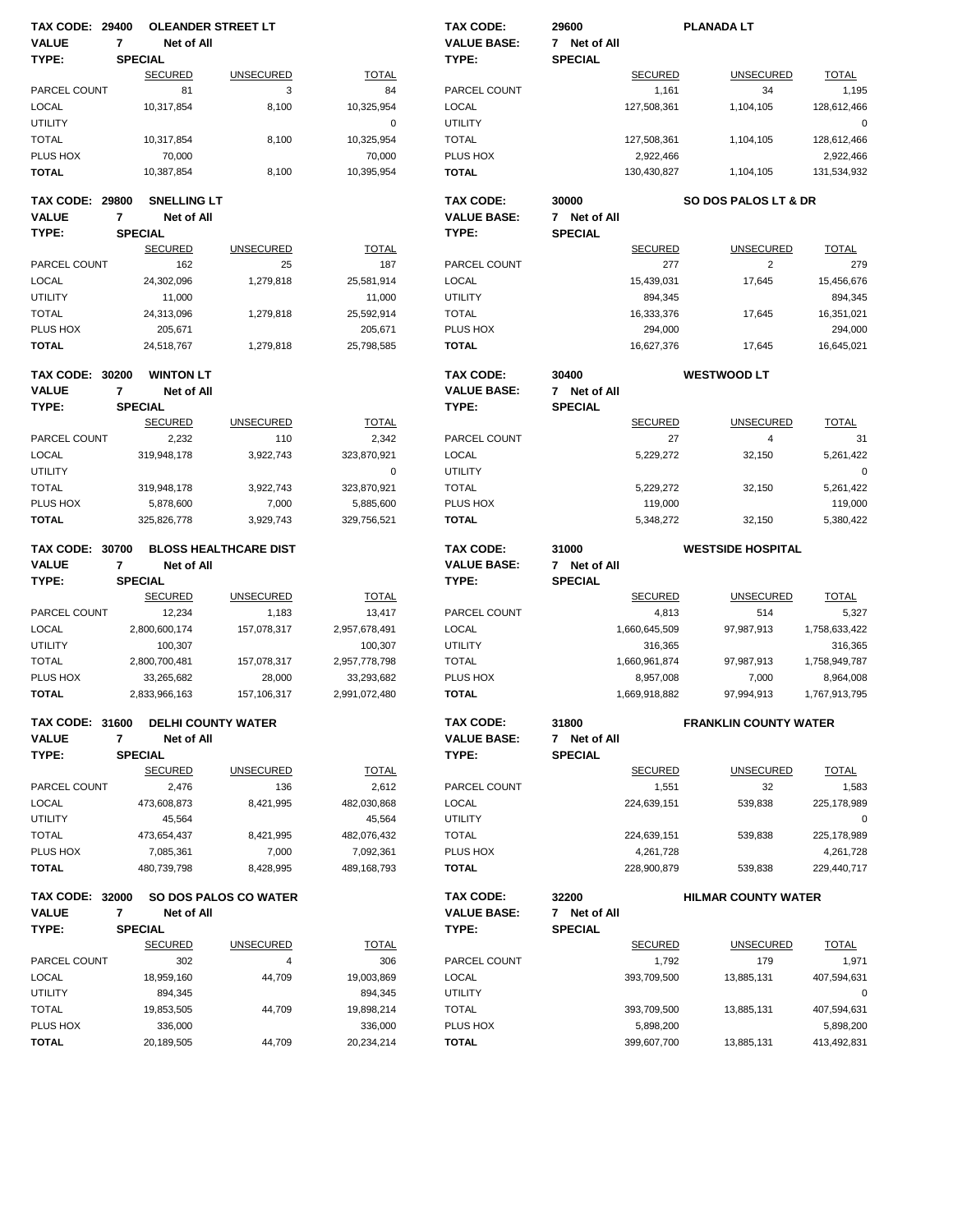|                                        | <b>TAX CODE: 32800</b> |                              | <b>SANTA NELLA CO WATER</b>        |               | <b>TAX CODE:</b>                | 33200                 |                | <b>MERQUIN CO WATER</b>            |              |
|----------------------------------------|------------------------|------------------------------|------------------------------------|---------------|---------------------------------|-----------------------|----------------|------------------------------------|--------------|
| <b>VALUE</b>                           | $\overline{7}$         | Net of All                   |                                    |               | <b>VALUE BASE:</b>              | 7 Net of All          |                |                                    |              |
| TYPE:                                  |                        | <b>SPECIAL</b>               |                                    |               | TYPE:                           | <b>SPECIAL</b>        |                |                                    |              |
|                                        |                        | <b>SECURED</b>               | <b>UNSECURED</b>                   | <b>TOTAL</b>  |                                 |                       | <b>SECURED</b> | <b>UNSECURED</b>                   | <b>TOTAL</b> |
| PARCEL COUNT                           |                        | 777                          | 47                                 | 824           | PARCEL COUNT                    |                       | 766            | 63                                 | 829          |
| <b>LOCAL</b>                           |                        | 206,347,601                  | 8,029,470                          | 214,377,071   | <b>LOCAL</b>                    |                       | 200,929,924    | 8,204,506                          | 209,134,430  |
| <b>UTILITY</b>                         |                        |                              |                                    | 0             | <b>UTILITY</b>                  |                       |                |                                    | $\mathbf 0$  |
| <b>TOTAL</b>                           |                        | 206,347,601                  | 8,029,470                          | 214,377,071   | <b>TOTAL</b>                    |                       | 200,929,924    | 8,204,506                          | 209,134,430  |
| PLUS HOX                               |                        | 1,356,655                    |                                    | 1,356,655     | PLUS HOX                        |                       | 1,096,509      |                                    | 1,096,509    |
| <b>TOTAL</b>                           |                        | 207,704,256                  | 8,029,470                          | 215,733,726   | <b>TOTAL</b>                    |                       | 202,026,433    | 8,204,506                          | 210,230,939  |
| <b>TAX CODE: 33500</b>                 |                        |                              | <b>LE GRAND COMM SERV</b>          |               | <b>TAX CODE:</b>                | 33800                 |                | <b>WINTON SANITARY</b>             |              |
| <b>VALUE</b>                           | 7                      | Net of All                   |                                    |               | <b>VALUE BASE:</b>              | 7 Net of All          |                |                                    |              |
| TYPE:                                  |                        | <b>SPECIAL</b>               |                                    |               | TYPE:                           | <b>SPECIAL</b>        |                |                                    |              |
|                                        |                        | <b>SECURED</b>               | <b>UNSECURED</b>                   | <b>TOTAL</b>  |                                 |                       | <b>SECURED</b> | <b>UNSECURED</b>                   | <b>TOTAL</b> |
| PARCEL COUNT                           |                        | 500                          | 28                                 | 528           | PARCEL COUNT                    |                       | 2,512          | 125                                | 2,637        |
| <b>LOCAL</b>                           |                        | 61,040,364                   | 1,125,598                          | 62,165,962    | <b>LOCAL</b>                    |                       | 362,698,941    | 4,851,016                          | 367,549,957  |
| <b>UTILITY</b>                         |                        |                              |                                    | $\mathbf 0$   | <b>UTILITY</b>                  |                       |                |                                    | 0            |
| <b>TOTAL</b>                           |                        | 61,040,364                   | 1,125,598                          | 62,165,962    | <b>TOTAL</b>                    |                       | 362,698,941    | 4,851,016                          | 367,549,957  |
| PLUS HOX                               |                        | 1,399,604                    |                                    | 1,399,604     | PLUS HOX                        |                       | 6,655,600      |                                    | 6,655,600    |
| <b>TOTAL</b>                           |                        | 62,439,968                   | 1,125,598                          | 63,565,566    | <b>TOTAL</b>                    |                       | 369,354,541    | 4,851,016                          | 374,205,557  |
|                                        |                        |                              |                                    |               |                                 |                       |                |                                    |              |
| <b>TAX CODE: 34000</b><br><b>VALUE</b> | $\overline{7}$         |                              | <b>SNELLING COMM SERV</b>          |               | TAX CODE:<br><b>VALUE BASE:</b> | 34200<br>7 Net of All |                | <b>MIDWAY COMM SERVICE</b>         |              |
| TYPE:                                  |                        | Net of All<br><b>SPECIAL</b> |                                    |               | TYPE:                           | <b>SPECIAL</b>        |                |                                    |              |
|                                        |                        | <b>SECURED</b>               | <b>UNSECURED</b>                   | <b>TOTAL</b>  |                                 |                       | <b>SECURED</b> | <b>UNSECURED</b>                   | <b>TOTAL</b> |
| PARCEL COUNT                           |                        | 207                          | 45                                 | 252           | PARCEL COUNT                    |                       | 428            | 9                                  | 437          |
| <b>LOCAL</b>                           |                        | 31,631,606                   | 804,428                            | 32,436,034    | LOCAL                           |                       | 46,649,548     | 348,546                            | 46,998,094   |
| <b>UTILITY</b>                         |                        | 11,000                       |                                    | 11,000        | <b>UTILITY</b>                  |                       |                |                                    | $\mathbf 0$  |
| <b>TOTAL</b>                           |                        | 31,642,606                   | 804,428                            | 32,447,034    | <b>TOTAL</b>                    |                       | 46,649,548     | 348,546                            | 46,998,094   |
| PLUS HOX                               |                        | 352,671                      |                                    | 352,671       | PLUS HOX                        |                       | 719,600        | 7,000                              | 726,600      |
| <b>TOTAL</b>                           |                        | 31,995,277                   | 804,428                            | 32,799,705    | <b>TOTAL</b>                    |                       | 47,369,148     | 355,546                            | 47,724,694   |
|                                        |                        |                              |                                    |               |                                 |                       |                |                                    |              |
| <b>TAX CODE: 34600</b>                 |                        | <b>SANTA NELLA LT</b>        |                                    |               | <b>TAX CODE:</b>                | 34900                 |                | <b>ATWATER ACRES LT &amp; DR</b>   |              |
| <b>VALUE</b>                           | $\overline{7}$         | Net of All                   |                                    |               | <b>VALUE BASE:</b>              | 7 Net of All          |                |                                    |              |
|                                        |                        |                              |                                    |               |                                 |                       |                |                                    |              |
| TYPE:                                  |                        | <b>SPECIAL</b>               |                                    |               | TYPE:                           | <b>SPECIAL</b>        |                |                                    |              |
|                                        |                        | <b>SECURED</b>               | <b>UNSECURED</b>                   | <b>TOTAL</b>  |                                 |                       | <b>SECURED</b> | <b>UNSECURED</b>                   | <b>TOTAL</b> |
| PARCEL COUNT                           |                        | 750                          | 41                                 | 791           | PARCEL COUNT                    |                       | 5              | $\mathbf{1}$                       | 6            |
| <b>LOCAL</b>                           |                        | 176,717,087                  | 7,037,966                          | 183,755,053   | LOCAL                           |                       | 1,529,205      | 30,300                             | 1,559,505    |
| <b>UTILITY</b>                         |                        |                              |                                    | 0             | <b>UTILITY</b>                  |                       |                |                                    | $\mathbf 0$  |
| <b>TOTAL</b>                           |                        | 176,717,087                  | 7,037,966                          | 183,755,053   | <b>TOTAL</b>                    |                       | 1,529,205      | 30,300                             | 1,559,505    |
| PLUS HOX                               |                        | 1,356,655                    |                                    | 1,356,655     | PLUS HOX                        |                       | 28,000         |                                    | 28,000       |
| <b>TOTAL</b>                           |                        | 178,073,742                  | 7,037,966                          | 185, 111, 708 | <b>TOTAL</b>                    |                       | 1,557,205      | 30,300                             | 1,587,505    |
| <b>TAX CODE: 35200</b>                 |                        |                              | <b>B&amp;B RANCHEROS 2 L&amp;D</b> |               | TAX CODE:                       | 35500                 |                | <b>B&amp;B RANCHEROS LT&amp;DR</b> |              |
| <b>VALUE</b>                           | 7                      | Net of All                   |                                    |               | <b>VALUE BASE:</b>              | 7 Net of All          |                |                                    |              |
| TYPE:                                  |                        | <b>SPECIAL</b>               |                                    |               | TYPE:                           | <b>SPECIAL</b>        |                |                                    |              |
|                                        |                        | <b>SECURED</b>               | <b>UNSECURED</b>                   | <b>TOTAL</b>  |                                 |                       | <b>SECURED</b> | <b>UNSECURED</b>                   | <b>TOTAL</b> |
| PARCEL COUNT                           |                        | 36                           | 4                                  | 40            | PARCEL COUNT                    |                       | 20             | $\mathbf{1}$                       | 21           |
| <b>LOCAL</b>                           |                        | 9,132,653                    | 72,540                             | 9,205,193     | LOCAL                           |                       | 6,376,858      | 10,010                             | 6,386,868    |
| <b>UTILITY</b>                         |                        |                              |                                    | 0             | <b>UTILITY</b>                  |                       |                |                                    | 0            |
| <b>TOTAL</b>                           |                        | 9,132,653                    | 72,540                             | 9,205,193     | <b>TOTAL</b>                    |                       | 6,376,858      | 10,010                             | 6,386,868    |
| PLUS HOX                               |                        | 119,000                      |                                    | 119,000       | PLUS HOX                        |                       | 84,000         |                                    | 84,000       |
| <b>TOTAL</b>                           |                        | 9,251,653                    | 72,540                             | 9,324,193     | <b>TOTAL</b>                    |                       | 6,460,858      | 10,010                             | 6,470,868    |
| <b>TAX CODE: 35800</b>                 |                        | <b>BLACK RASCAL LT</b>       |                                    |               | <b>TAX CODE:</b>                |                       |                | <b>CAMPBELL MANOR DR.</b>          |              |
| <b>VALUE</b>                           | 7                      | Net of All                   |                                    |               | <b>VALUE BASE:</b>              | 36100<br>7 Net of All |                |                                    |              |
| TYPE:                                  |                        | <b>SPECIAL</b>               |                                    |               | TYPE:                           | <b>SPECIAL</b>        |                |                                    |              |
|                                        |                        | <b>SECURED</b>               | <b>UNSECURED</b>                   | <b>TOTAL</b>  |                                 |                       | <b>SECURED</b> | <b>UNSECURED</b>                   | <b>TOTAL</b> |
| PARCEL COUNT                           |                        | 8                            | $\mathbf{1}$                       | 9             | PARCEL COUNT                    |                       | 38             | $\mathbf{1}$                       | 39           |
| <b>LOCAL</b>                           |                        | 3,206,305                    | 4,060                              | 3,210,365     | <b>LOCAL</b>                    |                       | 5,187,803      | 5,640                              | 5,193,443    |
| <b>UTILITY</b>                         |                        |                              |                                    | 0             | <b>UTILITY</b>                  |                       |                |                                    | 0            |
| <b>TOTAL</b>                           |                        | 3,206,305                    | 4,060                              | 3,210,365     | <b>TOTAL</b>                    |                       | 5,187,803      | 5,640                              | 5,193,443    |
| PLUS HOX                               |                        | 26,600                       |                                    | 26,600        | PLUS HOX                        |                       | 112,000        |                                    | 112,000      |
| <b>TOTAL</b>                           |                        | 3,232,905                    | 4,060                              | 3,236,965     | <b>TOTAL</b>                    |                       | 5,299,803      | 5,640                              | 5,305,443    |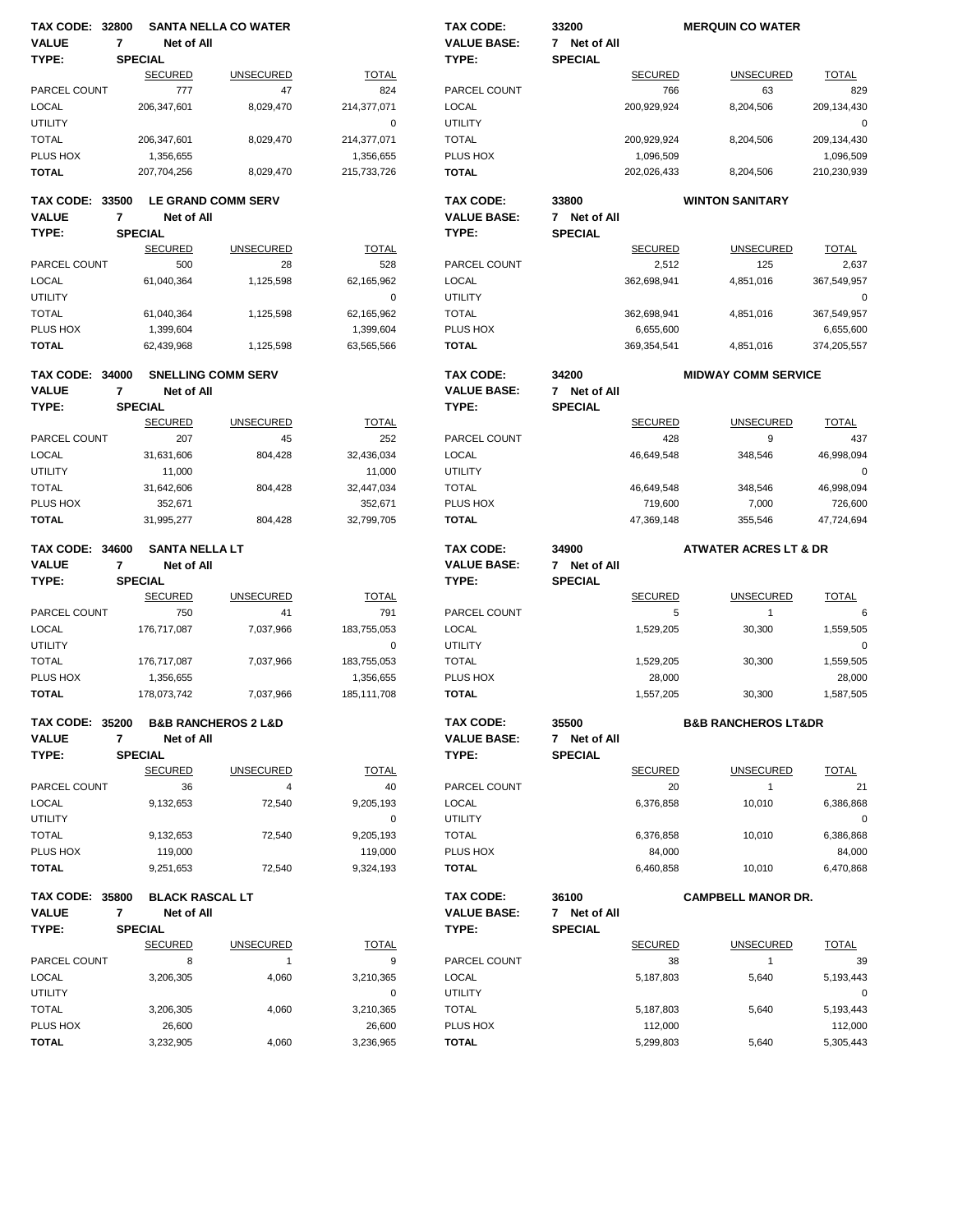| <b>TAX CODE: 36400</b>                 |                | <b>CRESSEY LT</b>                         |                  |                       | <b>TAX CODE:</b>                       | 36700                 |                       | <b>DELHILT</b>                  |                       |
|----------------------------------------|----------------|-------------------------------------------|------------------|-----------------------|----------------------------------------|-----------------------|-----------------------|---------------------------------|-----------------------|
| <b>VALUE</b>                           | 7              | Net of All                                |                  |                       | <b>VALUE BASE:</b>                     | 7 Net of All          |                       |                                 |                       |
| TYPE:                                  |                | <b>SPECIAL</b>                            |                  |                       | TYPE:                                  | <b>SPECIAL</b>        |                       |                                 |                       |
|                                        |                | <b>SECURED</b>                            | <b>UNSECURED</b> | <b>TOTAL</b>          |                                        |                       | <b>SECURED</b>        | <b>UNSECURED</b>                | <b>TOTAL</b>          |
| PARCEL COUNT                           |                | 156                                       | 22               | 178                   | PARCEL COUNT                           |                       | 2,712                 | 160                             | 2,872                 |
| <b>LOCAL</b>                           |                | 43,294,279                                | 1,040,927        | 44,335,206            | <b>LOCAL</b>                           |                       | 547,682,461           | 10,410,787                      | 558,093,248           |
| <b>UTILITY</b>                         |                |                                           |                  | $\mathbf 0$           | <b>UTILITY</b>                         |                       | 45,564                |                                 | 45,564                |
| <b>TOTAL</b>                           |                | 43,294,279                                | 1,040,927        | 44,335,206            | <b>TOTAL</b>                           |                       | 547,728,025           | 10,410,787                      | 558,138,812           |
| PLUS HOX                               |                | 336,000                                   |                  | 336,000               | PLUS HOX                               |                       | 7,517,961             | 14,000                          | 7,531,961             |
| <b>TOTAL</b>                           |                | 43,630,279                                | 1,040,927        | 44,671,206            | <b>TOTAL</b>                           |                       | 555,245,986           | 10,424,787                      | 565,670,773           |
| <b>TAX CODE: 37000</b><br><b>VALUE</b> | $\overline{7}$ | <b>HEAVENLY ACRES #2 LT</b><br>Net of All |                  |                       | <b>TAX CODE:</b><br><b>VALUE BASE:</b> | 37300<br>7 Net of All |                       | <b>HEAVENLY ACRES LT&amp;DR</b> |                       |
| TYPE:                                  |                | <b>SPECIAL</b>                            |                  |                       | TYPE:                                  | <b>SPECIAL</b>        |                       |                                 |                       |
|                                        |                | <b>SECURED</b>                            | <b>UNSECURED</b> | <b>TOTAL</b>          |                                        |                       | <b>SECURED</b>        | <b>UNSECURED</b>                | <b>TOTAL</b>          |
| PARCEL COUNT                           |                | 14                                        | $\mathbf 0$      | 14                    | PARCEL COUNT                           |                       | 33                    | $\overline{4}$                  | 37                    |
| <b>LOCAL</b>                           |                | 3,561,883                                 |                  | 3,561,883             | LOCAL                                  |                       | 10,599,651            | 38,330                          | 10,637,981            |
| <b>UTILITY</b>                         |                |                                           |                  | 0                     | <b>UTILITY</b>                         |                       |                       |                                 | $\mathbf 0$           |
| <b>TOTAL</b>                           |                | 3,561,883                                 |                  | 3,561,883             | <b>TOTAL</b>                           |                       | 10,599,651            | 38,330                          | 10,637,981            |
| PLUS HOX                               |                | 70,000                                    |                  | 70,000                | PLUS HOX                               |                       | 182,000               |                                 | 182,000               |
| <b>TOTAL</b>                           |                | 3,631,883                                 |                  | 3,631,883             | <b>TOTAL</b>                           |                       | 10,781,651            | 38,330                          | 10,819,981            |
| <b>TAX CODE: 37600</b>                 |                | <b>EASY STREET LT</b>                     |                  |                       | <b>TAX CODE:</b>                       | 38000                 |                       | <b>GOLDEN ESTATES DR</b>        |                       |
| <b>VALUE</b>                           | $\overline{7}$ | Net of All                                |                  |                       | <b>VALUE BASE:</b>                     | 7 Net of All          |                       |                                 |                       |
| TYPE:                                  |                | <b>SPECIAL</b>                            |                  |                       | TYPE:                                  | <b>SPECIAL</b>        |                       |                                 |                       |
|                                        |                | <b>SECURED</b>                            | <b>UNSECURED</b> | <b>TOTAL</b>          |                                        |                       | <b>SECURED</b>        | <b>UNSECURED</b>                | <b>TOTAL</b>          |
| PARCEL COUNT                           |                | 36                                        | $\mathbf{1}$     | 37                    | PARCEL COUNT                           |                       | 71                    | 4                               | 75                    |
| <b>LOCAL</b>                           |                | 2,020,669                                 | 2,880            | 2,023,549             | <b>LOCAL</b>                           |                       | 10,104,321            | 29,450                          | 10,133,771            |
| <b>UTILITY</b>                         |                |                                           |                  | 0                     | <b>UTILITY</b>                         |                       |                       |                                 | 0                     |
| <b>TOTAL</b>                           |                | 2,020,669                                 | 2,880            | 2,023,549             | <b>TOTAL</b>                           |                       | 10,104,321            | 29,450                          | 10,133,771            |
| PLUS HOX                               |                | 56,000                                    |                  | 56,000                | PLUS HOX                               |                       | 301,000               |                                 | 301,000               |
| <b>TOTAL</b>                           |                | 2,076,669                                 | 2,880            | 2,079,549             | <b>TOTAL</b>                           |                       | 10,405,321            | 29,450                          | 10,434,771            |
| <b>TAX CODE: 38100</b><br><b>VALUE</b> | 7              | <b>LEWIS ESTATES DR</b><br>Net of All     |                  |                       | TAX CODE:<br><b>VALUE BASE:</b>        | 38500<br>7 Net of All |                       | <b>MEADOWBROOK DR</b>           |                       |
| TYPE:                                  |                | <b>SPECIAL</b>                            |                  |                       | TYPE:                                  | <b>SPECIAL</b>        |                       |                                 |                       |
|                                        |                | <b>SECURED</b>                            | <b>UNSECURED</b> | <b>TOTAL</b>          |                                        |                       | <b>SECURED</b>        | <b>UNSECURED</b>                | <b>TOTAL</b>          |
| PARCEL COUNT                           |                | 2,450                                     | 132              | 2,582                 | PARCEL COUNT                           |                       | 60                    | 3                               | 63                    |
| <b>LOCAL</b>                           |                | 463,175,212                               | 7,915,217        | 471,090,429           | LOCAL                                  |                       | 6.078.224             | 104,250                         | 6,182,474             |
| <b>UTILITY</b>                         |                | 45,564                                    |                  | 45,564                | <b>UTILITY</b>                         |                       |                       |                                 | $\mathbf 0$           |
| <b>TOTAL</b>                           |                | 463,220,776                               | 7,915,217        | 471,135,993           | <b>TOTAL</b>                           |                       | 6,078,224             | 104,250                         | 6,182,474             |
| PLUS HOX                               |                | 7,044,761                                 | 7,000            | 7,051,761             | PLUS HOX                               |                       | 210,000               |                                 | 210,000               |
| <b>TOTAL</b>                           |                | 470,265,537                               | 7,922,217        | 478, 187, 754         | <b>TOTAL</b>                           |                       | 6,288,224             | 104,250                         | 6,392,474             |
| TAX CODE: 38800                        |                | SANTA RITA GARDENS DR                     |                  |                       | TAX CODE:                              | 39100                 |                       |                                 |                       |
| VALUE                                  |                |                                           |                  |                       |                                        |                       |                       | <b>SALLES MANOR LT</b>          |                       |
|                                        | 7              | Net of All                                |                  |                       | <b>VALUE BASE:</b>                     | 7 Net of All          |                       |                                 |                       |
| TYPE:                                  |                | <b>SPECIAL</b>                            |                  |                       | TYPE:                                  | <b>SPECIAL</b>        |                       |                                 |                       |
|                                        |                | <b>SECURED</b>                            | <b>UNSECURED</b> | <b>TOTAL</b>          |                                        |                       | <b>SECURED</b>        | <b>UNSECURED</b>                | <b>TOTAL</b>          |
| PARCEL COUNT                           |                | 10                                        | $\mathbf 0$      | 10                    | PARCEL COUNT                           |                       | 6                     | $\overline{1}$                  | $\overline{7}$        |
| LOCAL                                  |                | 1,085,690                                 |                  | 1,085,690             | LOCAL                                  |                       | 2,318,726             | 3,180                           | 2,321,906             |
| UTILITY                                |                |                                           |                  | 0                     | <b>UTILITY</b>                         |                       |                       |                                 | 0                     |
| <b>TOTAL</b>                           |                | 1,085,690                                 |                  | 1,085,690             | <b>TOTAL</b>                           |                       | 2,318,726             | 3,180                           | 2,321,906             |
| PLUS HOX                               |                | 35,000                                    |                  | 35,000                | PLUS HOX                               |                       | 28,000                |                                 | 28,000                |
| <b>TOTAL</b>                           |                | 1,120,690                                 |                  | 1,120,690             | <b>TOTAL</b>                           |                       | 2,346,726             | 3,180                           | 2,349,906             |
| <b>TAX CODE: 39400</b>                 |                | <b>STEVINSON LT</b>                       |                  |                       | TAX CODE:                              | 39700                 |                       | <b>WHITEGATE FARMS #2 DR</b>    |                       |
| <b>VALUE</b>                           | 7              | Net of All                                |                  |                       | <b>VALUE BASE:</b>                     | 7 Net of All          |                       |                                 |                       |
| TYPE:                                  |                | <b>SPECIAL</b>                            |                  |                       | TYPE:                                  | <b>SPECIAL</b>        |                       |                                 |                       |
|                                        |                | <b>SECURED</b>                            | <b>UNSECURED</b> | <b>TOTAL</b>          |                                        |                       | <b>SECURED</b>        | <b>UNSECURED</b>                | <b>TOTAL</b>          |
| PARCEL COUNT                           |                | 282                                       | 21               | 303                   | PARCEL COUNT                           |                       | 31                    | 6                               | 37                    |
| LOCAL                                  |                | 54,376,226                                | 656,466          | 55,032,692            | LOCAL                                  |                       | 11,982,612            | 42,830                          | 12,025,442            |
| UTILITY                                |                |                                           | 656,466          | 0                     | <b>UTILITY</b>                         |                       |                       |                                 | 0                     |
| <b>TOTAL</b><br>PLUS HOX               |                | 54,376,226<br>483,000                     |                  | 55,032,692<br>483,000 | <b>TOTAL</b><br>PLUS HOX               |                       | 11,982,612<br>189,000 | 42,830                          | 12,025,442<br>189,000 |
| <b>TOTAL</b>                           |                | 54,859,226                                | 656,466          | 55,515,692            | <b>TOTAL</b>                           |                       | 12,171,612            | 42,830                          | 12,214,442            |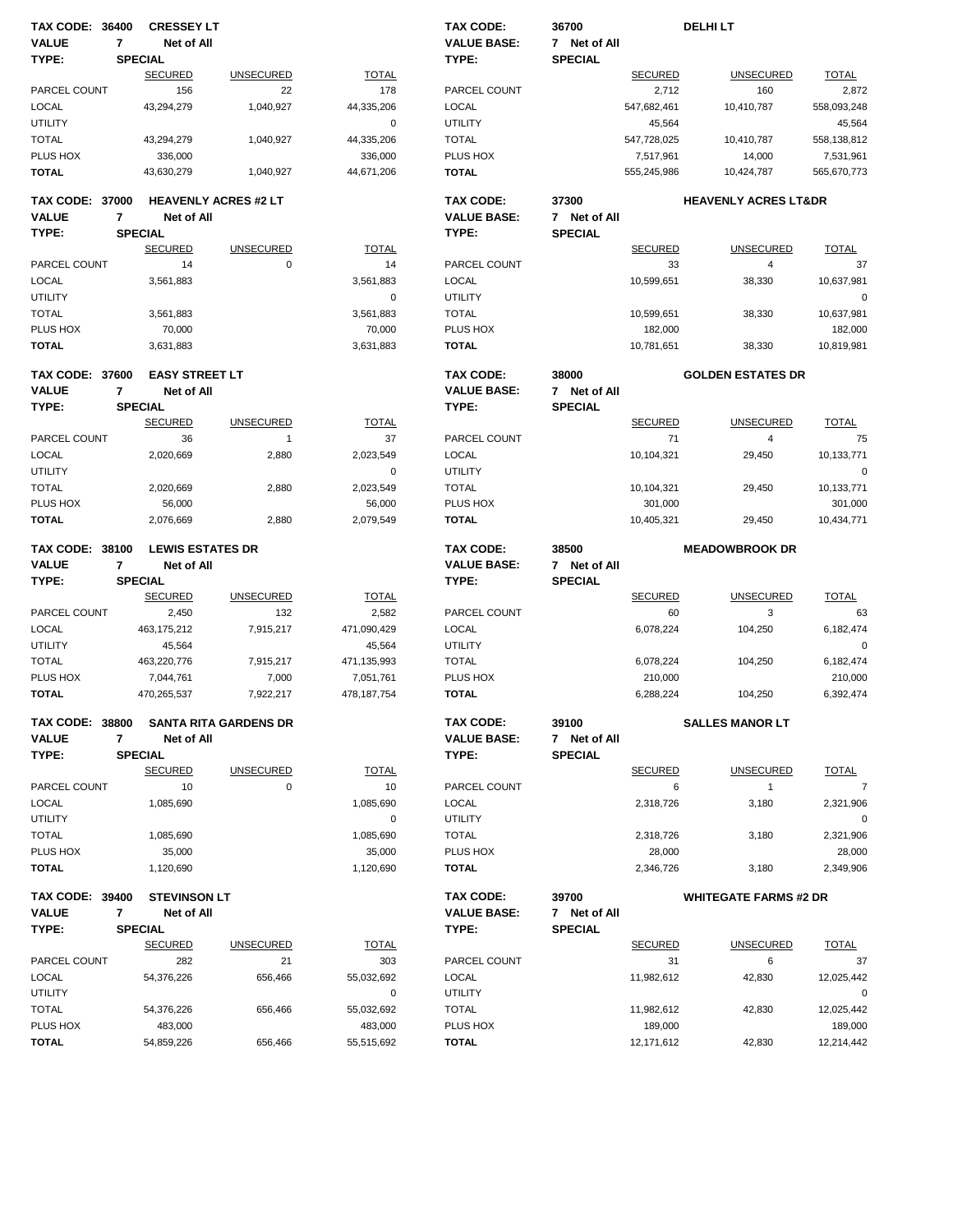|                          | <b>TAX CODE: 40000</b> |                                    | <b>WHITEGATE FARMS #3 LT</b> |                        | <b>TAX CODE:</b>         | 40400            |                      | <b>WICKUM LT</b>             |                      |
|--------------------------|------------------------|------------------------------------|------------------------------|------------------------|--------------------------|------------------|----------------------|------------------------------|----------------------|
| <b>VALUE</b>             | $\overline{7}$         | Net of All                         |                              |                        | <b>VALUE BASE:</b>       | 7 Net of All     |                      |                              |                      |
| TYPE:                    |                        | <b>SPECIAL</b>                     |                              |                        | TYPE:                    | <b>SPECIAL</b>   |                      |                              |                      |
|                          |                        | <b>SECURED</b>                     | <b>UNSECURED</b>             | <b>TOTAL</b>           |                          |                  | <b>SECURED</b>       | <b>UNSECURED</b>             | <b>TOTAL</b>         |
| PARCEL COUNT             |                        | 19                                 | $\overline{4}$               | 23                     | PARCEL COUNT             |                  | 14                   | $\mathbf 0$                  | 14                   |
| <b>LOCAL</b>             |                        | 7,883,007                          | 29,990                       | 7,912,997              | <b>LOCAL</b>             |                  | 3,930,900            |                              | 3,930,900            |
| <b>UTILITY</b>           |                        |                                    |                              | 0                      | <b>UTILITY</b>           |                  |                      |                              | 0                    |
| <b>TOTAL</b>             |                        | 7,883,007                          | 29,990                       | 7,912,997              | <b>TOTAL</b>             |                  | 3,930,900            |                              | 3,930,900            |
| PLUS HOX                 |                        | 112,000                            |                              | 112,000                | PLUS HOX                 |                  | 84,000               |                              | 84,000               |
| <b>TOTAL</b>             |                        | 7,995,007                          | 29,990                       | 8,024,997              | <b>TOTAL</b>             |                  | 4,014,900            |                              | 4,014,900            |
| <b>TAX CODE: 40600</b>   |                        | <b>WINTON MANOR DR</b>             |                              |                        | TAX CODE:                | 40900            |                      | <b>DOS PALOS DRAINAGE</b>    |                      |
| <b>VALUE</b>             | 7                      | Net of All                         |                              |                        | <b>VALUE BASE:</b>       | 7 Net of All     |                      |                              |                      |
| TYPE:                    |                        | <b>SPECIAL</b>                     |                              |                        | TYPE:                    | <b>OPERATING</b> |                      |                              |                      |
|                          |                        | <b>SECURED</b>                     | <b>UNSECURED</b>             | <b>TOTAL</b>           |                          |                  | <b>SECURED</b>       | <b>UNSECURED</b>             | <b>TOTAL</b>         |
| PARCEL COUNT             |                        | 130                                | 3                            | 133                    | PARCEL COUNT             |                  | 2,279                | 159                          | 2,438                |
| <b>LOCAL</b>             |                        | 11,343,966                         | 47,898                       | 11,391,864             | LOCAL                    |                  | 384,971,223          | 12,886,905                   | 397,858,128          |
| <b>UTILITY</b>           |                        |                                    |                              | $\mathbf 0$            | <b>UTILITY</b>           |                  | 174,916              |                              | 174,916              |
| <b>TOTAL</b>             |                        | 11,343,966                         | 47,898                       | 11,391,864             | <b>TOTAL</b>             |                  | 385,146,139          | 12,886,905                   | 398,033,044          |
| PLUS HOX                 |                        | 266,000                            |                              | 266,000                | PLUS HOX                 |                  | 5,658,800            |                              | 5,658,800            |
| <b>TOTAL</b>             |                        | 11,609,966                         | 47,898                       | 11,657,864             | <b>TOTAL</b>             |                  | 390,804,939          | 12,886,905                   | 403,691,844          |
| <b>TAX CODE: 40901</b>   |                        |                                    | <b>DOS PALOS DRAINAGE B</b>  |                        | <b>TAX CODE:</b>         | 41000            |                      | <b>DOS PALOS DRAINAGE</b>    |                      |
| <b>VALUE</b>             | $\overline{7}$         | Net of All                         |                              |                        | <b>VALUE BASE:</b>       | 7 Net of All     |                      |                              |                      |
| TYPE:                    |                        | <b>OPERATING</b>                   |                              |                        | TYPE:                    | <b>SPECIAL</b>   |                      |                              |                      |
|                          |                        | <b>SECURED</b>                     | <b>UNSECURED</b>             | <b>TOTAL</b>           |                          |                  | <b>SECURED</b>       | <b>UNSECURED</b>             | <b>TOTAL</b>         |
| PARCEL COUNT             |                        | 86                                 | 3                            | 89                     | PARCEL COUNT             |                  | 2,410                | 166                          | 2,576                |
| <b>LOCAL</b>             |                        | 17,992,502                         | 42,333                       | 18,034,835             | <b>LOCAL</b>             |                  | 409,304,150          | 13,035,819                   | 422,339,969          |
| <b>UTILITY</b>           |                        |                                    |                              | 0                      | <b>UTILITY</b>           |                  | 174,916              |                              | 174,916              |
| <b>TOTAL</b>             |                        | 17,992,502                         | 42,333                       | 18,034,835             | <b>TOTAL</b>             |                  | 409,479,066          | 13,035,819                   | 422,514,885          |
| PLUS HOX                 |                        | 77,000                             |                              | 77,000                 | PLUS HOX                 |                  | 5,812,800            |                              | 5,812,800            |
| <b>TOTAL</b>             |                        | 18,069,502                         | 42,333                       | 18,111,835             | <b>TOTAL</b>             |                  | 415,291,866          | 13,035,819                   | 428,327,685          |
|                          |                        |                                    |                              |                        |                          |                  |                      |                              |                      |
| <b>TAX CODE: 41200</b>   |                        | <b>GUSTINE DRAINAGE</b>            |                              |                        | <b>TAX CODE:</b>         | 41300            |                      | <b>GUSTINE DRAINAGE</b>      |                      |
| <b>VALUE</b>             | 7                      | Net of All                         |                              |                        | <b>VALUE BASE:</b>       |                  |                      |                              |                      |
|                          |                        |                                    |                              |                        |                          | 7 Net of All     |                      |                              |                      |
| TYPE:                    |                        | <b>OPERATING</b>                   |                              |                        | TYPE:                    | <b>SPECIAL</b>   |                      |                              |                      |
|                          |                        | <b>SECURED</b>                     | <b>UNSECURED</b>             | <b>TOTAL</b>           |                          |                  | <b>SECURED</b>       | <b>UNSECURED</b>             | <b>TOTAL</b>         |
| PARCEL COUNT             |                        | 2,614                              | 246                          | 2,860                  | PARCEL COUNT             |                  | 2,614                | 246                          | 2,860                |
| <b>LOCAL</b>             |                        | 754,489,130                        | 47,778,225                   | 802,267,355            | LOCAL                    |                  | 754,489,130          | 47,778,225                   | 802,267,355          |
| <b>UTILITY</b>           |                        | 289,456                            |                              | 289,456                | <b>UTILITY</b>           |                  | 289,456              |                              | 289,456              |
| <b>TOTAL</b>             |                        | 754,778,586                        | 47,778,225                   | 802,556,811            | <b>TOTAL</b>             |                  | 754,778,586          | 47,778,225                   | 802,556,811          |
| PLUS HOX                 |                        | 6,481,499                          | 7,000                        | 6,488,499              | PLUS HOX                 |                  | 6,481,499            | 7,000                        | 6,488,499            |
| <b>TOTAL</b>             |                        | 761,260,085                        | 47,785,225                   | 809,045,310            | <b>TOTAL</b>             |                  | 761,260,085          | 47,785,225                   | 809,045,310          |
| <b>TAX CODE: 41500</b>   |                        | <b>PANOCHE DR</b>                  |                              |                        | TAX CODE:                | 41800            |                      | <b>TOWN &amp; COUNTRY DR</b> |                      |
| <b>VALUE</b>             | 7                      | Net of All                         |                              |                        | <b>VALUE BASE:</b>       | 7 Net of All     |                      |                              |                      |
| TYPE:                    |                        | <b>SPECIAL</b>                     |                              |                        | TYPE:                    | <b>SPECIAL</b>   |                      |                              |                      |
|                          |                        | <b>SECURED</b>                     | <b>UNSECURED</b>             | <b>TOTAL</b>           |                          |                  | <b>SECURED</b>       | <b>UNSECURED</b>             | <b>TOTAL</b>         |
| PARCEL COUNT             |                        | 36                                 | $\pmb{0}$                    | 36                     | PARCEL COUNT             |                  | 46                   | $\mathbf{1}$                 | 47                   |
| LOCAL                    |                        | 19,990,900                         |                              | 19,990,900             | LOCAL                    |                  | 5,109,096            | 3,420                        | 5,112,516            |
| <b>UTILITY</b>           |                        |                                    |                              | 0                      | <b>UTILITY</b>           |                  |                      |                              | 0                    |
| <b>TOTAL</b>             |                        |                                    |                              | 19,990,900             |                          |                  |                      |                              |                      |
|                          |                        | 19,990,900                         |                              |                        | <b>TOTAL</b>             |                  | 5,109,096            | 3,420                        | 5,112,516            |
| PLUS HOX<br><b>TOTAL</b> |                        | 19,990,900                         |                              | 0<br>19,990,900        | PLUS HOX<br><b>TOTAL</b> |                  | 133,000<br>5,242,096 | 3,420                        | 133,000<br>5,245,516 |
| <b>TAX CODE: 42100</b>   |                        |                                    | <b>LOWER SAN JOAQUIN LEV</b> |                        | TAX CODE:                | 42101            |                      | LOW SAN JOAQUIN LEV B        |                      |
| <b>VALUE</b>             | $\overline{7}$         | Net of All                         |                              |                        | <b>VALUE BASE:</b>       | 7 Net of All     |                      |                              |                      |
|                          |                        |                                    |                              |                        |                          | <b>OPERATING</b> |                      |                              |                      |
| TYPE:                    |                        | <b>OPERATING</b><br><b>SECURED</b> | <b>UNSECURED</b>             | <b>TOTAL</b>           | TYPE:                    |                  | <b>SECURED</b>       | <b>UNSECURED</b>             |                      |
|                          |                        |                                    |                              |                        |                          |                  |                      |                              | <b>TOTAL</b>         |
| PARCEL COUNT             |                        | 1,509                              | 241                          | 1,750                  | PARCEL COUNT             |                  | 66                   | 4                            | 70                   |
| LOCAL                    |                        | 651,180,286                        | 43,501,384                   | 694,681,670            | <b>LOCAL</b>             |                  | 18,016,315           | 65,352                       | 18,081,667           |
| <b>UTILITY</b>           |                        |                                    |                              | 0                      | <b>UTILITY</b>           |                  |                      |                              | 0                    |
| <b>TOTAL</b>             |                        | 651,180,286                        | 43,501,384                   | 694,681,670            | <b>TOTAL</b>             |                  | 18,016,315           | 65,352                       | 18,081,667           |
| PLUS HOX<br><b>TOTAL</b> |                        | 942,509<br>652, 122, 795           | 7,000<br>43,508,384          | 949,509<br>695,631,179 | PLUS HOX<br><b>TOTAL</b> |                  | 63,000<br>18,079,315 | 65,352                       | 63,000<br>18,144,667 |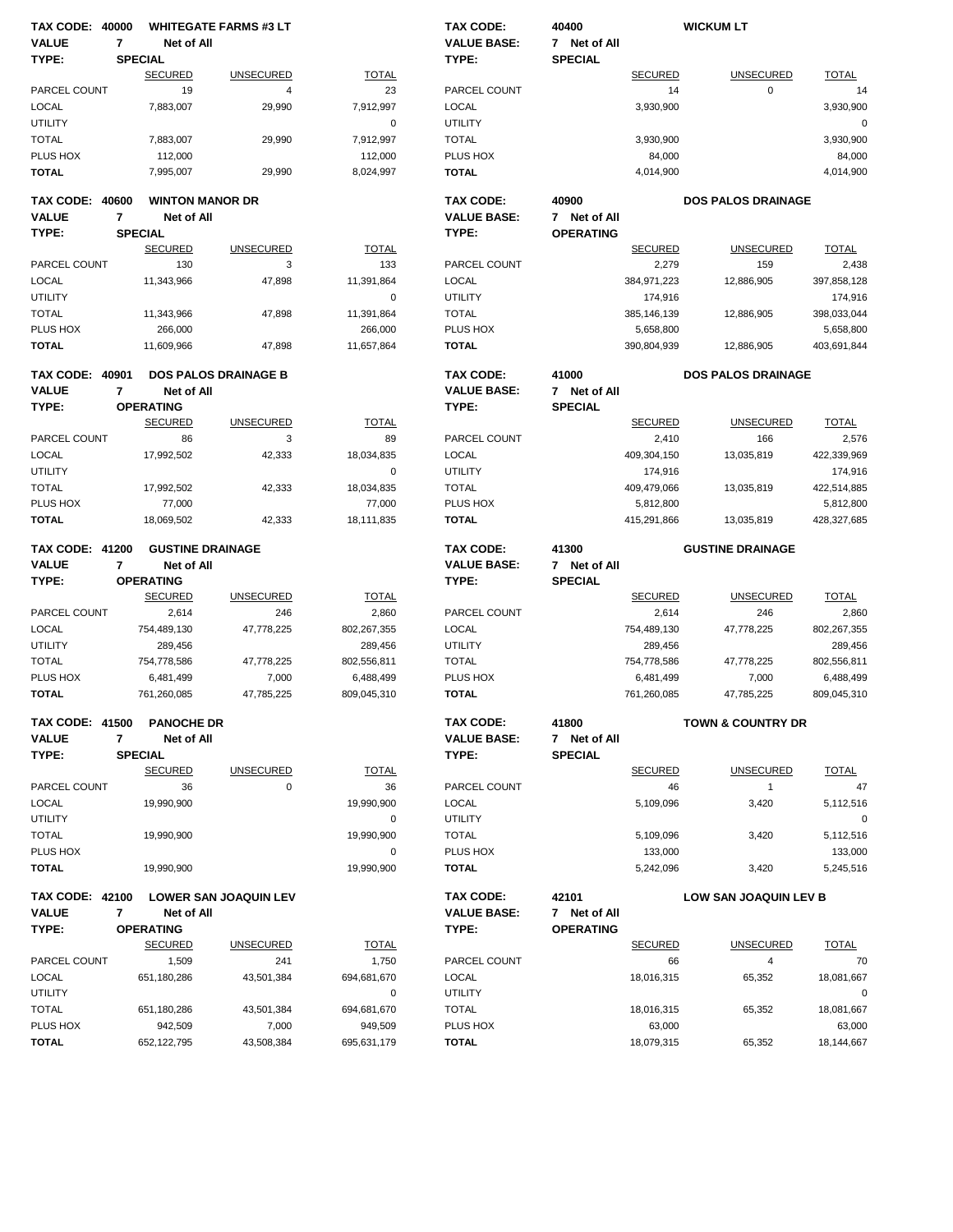| <b>TAX CODE: 42200</b>   |                              | <b>LOWER SAN JOAQUIN LEV</b> |                          | <b>TAX CODE:</b>         | 42400            | <b>LEGRAND ATHLONE WATER</b> |                  |
|--------------------------|------------------------------|------------------------------|--------------------------|--------------------------|------------------|------------------------------|------------------|
| <b>VALUE</b>             | $\overline{7}$<br>Net of All |                              |                          | <b>VALUE BASE:</b>       | 7 Net of All     |                              |                  |
| TYPE:                    | <b>SPECIAL</b>               |                              |                          | TYPE:                    | <b>SPECIAL</b>   |                              |                  |
|                          | <b>SECURED</b>               | <b>UNSECURED</b>             | <b>TOTAL</b>             |                          | <b>SECURED</b>   | <b>UNSECURED</b>             | <b>TOTAL</b>     |
| PARCEL COUNT             | 1,530                        | 241                          | 1,771                    | PARCEL COUNT             | 307              | 47                           | 354              |
| <b>LOCAL</b>             | 662,856,176                  | 43,460,155                   | 706,316,331              | LOCAL                    | 306,407,818      | 30,545,966                   | 336,953,784      |
| <b>UTILITY</b>           |                              |                              | 0                        | <b>UTILITY</b>           | 364,350          |                              | 364,350          |
| <b>TOTAL</b>             | 662,856,176                  | 43,460,155                   | 706,316,331              | <b>TOTAL</b>             | 306,772,168      | 30,545,966                   | 337,318,134      |
| PLUS HOX                 |                              |                              |                          | PLUS HOX                 |                  |                              | 168,000          |
|                          | 928,509                      | 7,000                        | 935,509                  |                          | 168,000          |                              |                  |
| <b>TOTAL</b>             | 663,784,685                  | 43,467,155                   | 707,251,840              | <b>TOTAL</b>             | 306,940,168      | 30,545,966                   | 337,486,134      |
| <b>TAX CODE: 42700</b>   |                              | <b>CHOWCHILLA WATER DIST</b> |                          | <b>TAX CODE:</b>         | 43000            | <b>BALLICO-CORTEZ WATER</b>  |                  |
| <b>VALUE</b>             | 7<br>Net of All              |                              |                          | <b>VALUE BASE:</b>       | 7 Net of All     |                              |                  |
|                          | <b>SPECIAL</b>               |                              |                          |                          |                  |                              |                  |
| TYPE:                    |                              |                              |                          | TYPE:                    | <b>SPECIAL</b>   |                              |                  |
|                          | <b>SECURED</b>               | <b>UNSECURED</b>             | <b>TOTAL</b>             |                          | <b>SECURED</b>   | <b>UNSECURED</b>             | <b>TOTAL</b>     |
| PARCEL COUNT             | 173                          | 30                           | 203                      | PARCEL COUNT             | 199              | 35                           | 234              |
| <b>LOCAL</b>             | 166,966,526                  | 21,386,374                   | 188,352,900              | <b>LOCAL</b>             | 160,795,885      | 41,202,330                   | 201,998,215      |
| <b>UTILITY</b>           |                              |                              | $\mathbf 0$              | <b>UTILITY</b>           |                  |                              | $\mathbf 0$      |
| <b>TOTAL</b>             | 166,966,526                  | 21,386,374                   | 188,352,900              | <b>TOTAL</b>             | 160,795,885      | 41,202,330                   | 201,998,215      |
| PLUS HOX                 | 42,000                       | 7,000                        | 49,000                   | PLUS HOX                 | 238,000          |                              | 238,000          |
| <b>TOTAL</b>             | 167,008,526                  | 21,393,374                   | 188,401,900              | <b>TOTAL</b>             | 161,033,885      | 41,202,330                   | 202,236,215      |
|                          |                              |                              |                          |                          |                  |                              |                  |
| <b>TAX CODE: 44200</b>   |                              | <b>RECLAMATION DIST 2063</b> |                          | <b>TAX CODE:</b>         | 44500            | <b>EAST MERCED RES CONS</b>  |                  |
| <b>VALUE</b>             | $\overline{7}$<br>Net of All |                              |                          | <b>VALUE BASE:</b>       | 7 Net of All     |                              |                  |
| TYPE:                    | <b>SPECIAL</b>               |                              |                          | TYPE:                    | <b>SPECIAL</b>   |                              |                  |
|                          | <b>SECURED</b>               | <b>UNSECURED</b>             | <b>TOTAL</b>             |                          | <b>SECURED</b>   | <b>UNSECURED</b>             | <b>TOTAL</b>     |
| PARCEL COUNT             | 23                           | $\overline{2}$               | 25                       | PARCEL COUNT             | 2,061            | 363                          | 2,424            |
| <b>LOCAL</b>             | 8,771,183                    | 130,050                      | 8,901,233                | <b>LOCAL</b>             | 1,756,614,554    | 168,554,732                  | 1,925,169,286    |
| <b>UTILITY</b>           |                              |                              | 0                        | <b>UTILITY</b>           |                  |                              | $\mathbf 0$      |
| <b>TOTAL</b>             | 8,771,183                    | 130,050                      | 8,901,233                | <b>TOTAL</b>             | 1,756,614,554    | 168,554,732                  | 1,925,169,286    |
| PLUS HOX                 |                              |                              | 0                        | PLUS HOX                 | 2,566,509        | 7,000                        | 2,573,509        |
| <b>TOTAL</b>             | 8,771,183                    | 130,050                      | 8,901,233                | <b>TOTAL</b>             | 1,759,181,063    | 168,561,732                  | 1,927,742,795    |
|                          |                              |                              |                          |                          |                  |                              |                  |
|                          |                              |                              |                          |                          |                  |                              |                  |
|                          |                              |                              |                          |                          |                  |                              |                  |
| <b>TAX CODE: 45100</b>   |                              | <b>MERCED IRRIGATION DIS</b> |                          | <b>TAX CODE:</b>         | 45400            | <b>CENTRAL CAL IRRI DIST</b> |                  |
| <b>VALUE</b>             | 7<br>Net of All              |                              |                          | <b>VALUE BASE:</b>       | 7 Net of All     |                              |                  |
| TYPE:                    | <b>SPECIAL</b>               |                              |                          | TYPE:                    | <b>SPECIAL</b>   |                              |                  |
|                          | <b>SECURED</b>               | <b>UNSECURED</b>             | <b>TOTAL</b>             |                          | <b>SECURED</b>   | <b>UNSECURED</b>             | <b>TOTAL</b>     |
| PARCEL COUNT             | 50,519                       | 4,754                        | 55,273                   | PARCEL COUNT             | 3,104            | 422                          | 3,526            |
| <b>LOCAL</b>             | 13,450,042,270               | 759,030,539                  | 14,209,072,809           | <b>LOCAL</b>             | 1,261,095,454    | 104,398,574                  | 1,365,494,028    |
| <b>UTILITY</b>           | 1,334,807                    |                              | 1,334,807                | <b>UTILITY</b>           |                  |                              | 0                |
| <b>TOTAL</b>             | 13,451,377,077               | 759,030,539                  | 14,210,407,616           | <b>TOTAL</b>             | 1,261,095,454    | 104,398,574                  | 1,365,494,028    |
| PLUS HOX                 | 128,595,756                  | 105.000                      | 128,700,756              | PLUS HOX                 | 4,300,800        | 21,000                       | 4,321,800        |
| <b>TOTAL</b>             | 13,579,972,833               | 759,135,539                  | 14.339.108.372           | <b>TOTAL</b>             | 1,265,396,254    | 104,419,574                  | 1,369,815,828    |
|                          |                              |                              |                          |                          |                  |                              |                  |
| <b>TAX CODE: 45700</b>   |                              | <b>EL NIDO IRRIGATION</b>    |                          | TAX CODE:                | 46000            | <b>TURLOCK IRRIGATION</b>    |                  |
| <b>VALUE</b>             | Net of All<br>7              |                              |                          | <b>VALUE BASE:</b>       | 7 Net of All     |                              |                  |
| TYPE:                    | <b>SPECIAL</b>               |                              |                          | TYPE:                    | <b>SPECIAL</b>   |                              |                  |
|                          | <b>SECURED</b>               | <b>UNSECURED</b>             | <b>TOTAL</b>             |                          | <b>SECURED</b>   | <b>UNSECURED</b>             | <b>TOTAL</b>     |
|                          |                              |                              |                          |                          |                  |                              |                  |
| PARCEL COUNT             | 226                          | 27                           | 253                      | PARCEL COUNT             | 6,627            | 732                          | 7,359            |
| LOCAL                    | 111,879,388                  | 26,037,863                   | 137,917,251              | <b>LOCAL</b>             | 2,172,539,744    | 386,417,357                  | 2,558,957,101    |
| <b>UTILITY</b>           |                              |                              | 0                        | <b>UTILITY</b>           | 188,499          |                              | 188,499          |
| <b>TOTAL</b>             | 111,879,388                  | 26,037,863                   | 137,917,251              | <b>TOTAL</b>             | 2,172,728,243    | 386,417,357                  | 2,559,145,600    |
| PLUS HOX                 | 216,010                      |                              | 216,010                  | PLUS HOX                 | 17,464,356       | 42,000                       | 17,506,356       |
| <b>TOTAL</b>             | 112,095,398                  | 26,037,863                   | 138, 133, 261            | <b>TOTAL</b>             | 2,190,192,599    | 386,459,357                  | 2,576,651,956    |
|                          |                              |                              |                          |                          |                  |                              |                  |
| <b>TAX CODE: 49500</b>   |                              | <b>UNITARY GENERAL</b>       |                          | TAX CODE:                | 49600            | <b>UNITARY BONDS</b>         |                  |
| <b>VALUE</b>             | $\overline{7}$<br>Net of All |                              |                          | <b>VALUE BASE:</b>       | 7 Net of All     |                              |                  |
| TYPE:                    | <b>OPERATING</b>             |                              |                          | TYPE:                    | <b>OPERATING</b> |                              |                  |
|                          | <b>SECURED</b>               | <b>UNSECURED</b>             | <b>TOTAL</b>             |                          | <b>SECURED</b>   | <b>UNSECURED</b>             | <b>TOTAL</b>     |
| PARCEL COUNT             | 47                           | 0                            | 47                       | PARCEL COUNT             | 47               | 0                            | 47               |
| LOCAL                    |                              |                              | 0                        | <b>LOCAL</b>             |                  |                              | 0                |
| <b>UTILITY</b>           | 770,786,073                  |                              | 770,786,073              | <b>UTILITY</b>           | 770,786,073      |                              | 770,786,073      |
|                          |                              |                              |                          |                          |                  |                              |                  |
| <b>TOTAL</b>             | 770,786,073                  |                              | 770,786,073              | <b>TOTAL</b>             | 770,786,073      |                              | 770,786,073      |
| PLUS HOX<br><b>TOTAL</b> | 770,786,073                  |                              | $\pmb{0}$<br>770,786,073 | PLUS HOX<br><b>TOTAL</b> | 770,786,073      |                              | 0<br>770,786,073 |